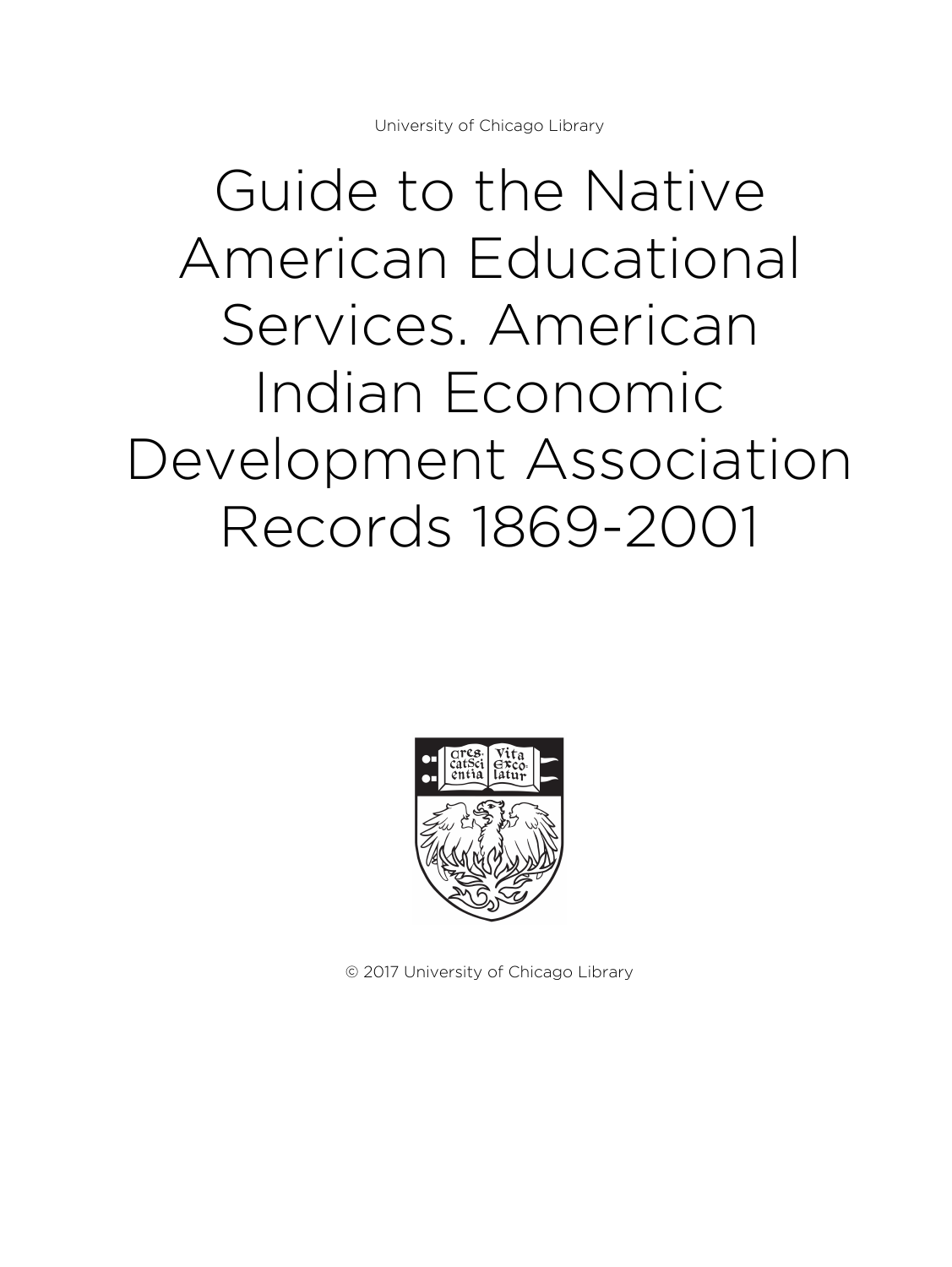### **Table of Contents**

| Descriptive Summary                                             |    |
|-----------------------------------------------------------------|----|
| Information on Use                                              | 3  |
| Access                                                          | 3  |
| Restrictions on Use                                             | 3  |
| Citation                                                        | 4  |
| <b>Historical Note</b>                                          | 4  |
| Scope Note                                                      | 5  |
| <b>Related Resources</b>                                        |    |
| Subject Headings                                                |    |
| <b>INVENTORY</b>                                                |    |
| Series I: Administration                                        |    |
| Subseries 1: Administration                                     |    |
| Subseries 2: Fundraising                                        |    |
| Series II: Programs                                             |    |
| Subseries 1: Native American Cultural Center/Community Ventures |    |
| Subseries 2: The Native American Housing Resource Center        |    |
| Subseries 3: Research and Advocacy Program                      |    |
| Series III: Reference and Research Materials                    |    |
| Series IV: Audio-Visual                                         | 21 |
| Series V: Oversize                                              |    |
| Series VI: Restricted                                           |    |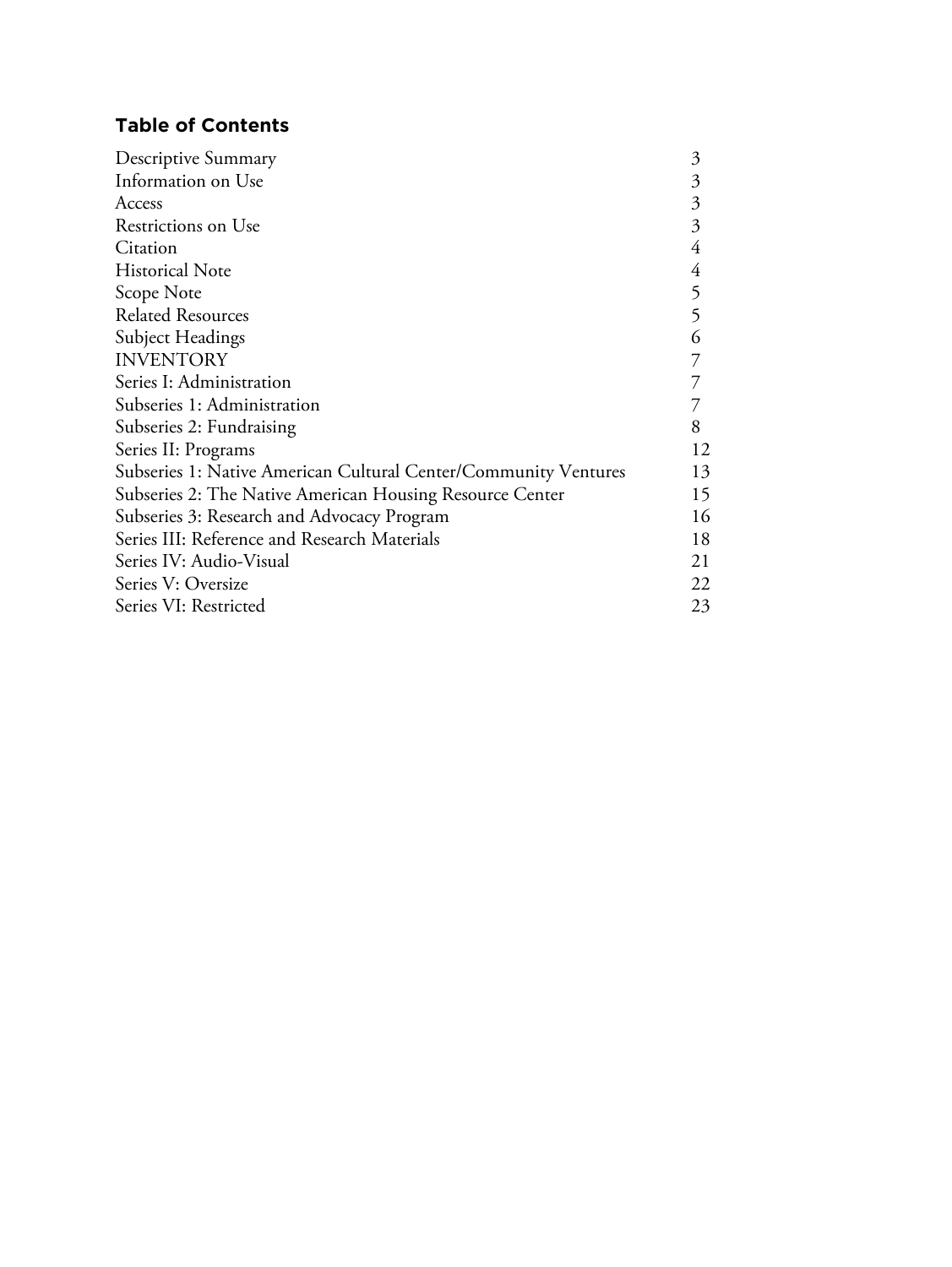### **Descriptive Summary**

| <b>Identifier</b> | ICU.SPCL.NAESAIEDA                                                                                                                                                                                                                                                                                                                                                                                                                                                                                                                                                                                                                                                                                                                                                                                                                                                                                                                                                                                                                                                                                                                                                                                                                                                                                                                                                                                                                                                                                                                               |
|-------------------|--------------------------------------------------------------------------------------------------------------------------------------------------------------------------------------------------------------------------------------------------------------------------------------------------------------------------------------------------------------------------------------------------------------------------------------------------------------------------------------------------------------------------------------------------------------------------------------------------------------------------------------------------------------------------------------------------------------------------------------------------------------------------------------------------------------------------------------------------------------------------------------------------------------------------------------------------------------------------------------------------------------------------------------------------------------------------------------------------------------------------------------------------------------------------------------------------------------------------------------------------------------------------------------------------------------------------------------------------------------------------------------------------------------------------------------------------------------------------------------------------------------------------------------------------|
| <b>Title</b>      | Native American Educational Services. American Indian Economic<br>Development Association. Records.                                                                                                                                                                                                                                                                                                                                                                                                                                                                                                                                                                                                                                                                                                                                                                                                                                                                                                                                                                                                                                                                                                                                                                                                                                                                                                                                                                                                                                              |
| <b>Date</b>       | 1869-2001                                                                                                                                                                                                                                                                                                                                                                                                                                                                                                                                                                                                                                                                                                                                                                                                                                                                                                                                                                                                                                                                                                                                                                                                                                                                                                                                                                                                                                                                                                                                        |
| <b>Size</b>       | 8.5 linear feet (14 boxes)                                                                                                                                                                                                                                                                                                                                                                                                                                                                                                                                                                                                                                                                                                                                                                                                                                                                                                                                                                                                                                                                                                                                                                                                                                                                                                                                                                                                                                                                                                                       |
| <b>Repository</b> | Special Collections Research Center<br>University of Chicago Library<br>1100 East 57th Street<br>Chicago, Illinois 60637 U.S.A.                                                                                                                                                                                                                                                                                                                                                                                                                                                                                                                                                                                                                                                                                                                                                                                                                                                                                                                                                                                                                                                                                                                                                                                                                                                                                                                                                                                                                  |
| <b>Abstract</b>   | The American Indian Economic Development Association (AIEDA) was<br>formed in 1985 with the mission "to promote economic development<br>within the American Indian community of metropolitan Chicago and to<br>increase the socioeconomic mobility and quality of life for the American<br>Indian population." Effectively, AIEDA was an organization run by Native<br>Americans that sought to address the under-served urban Native American<br>population in Chicago through direct programming and advocacy. The<br>collection contains correspondence, memoranda, meeting agendas and<br>minutes, budgets, by-laws, directories, grant applications, reports, surveys,<br>newsletters, brochures, clippings, posters, fliers, planning materials, reports,<br>testimony to local and state governing bodies, photographs, audio-cassettes,<br>video-cassettes, and other documents representing the activities of AIEDA.<br>Materials date between 1869 and 2001, with the bulk of the material dating<br>from 1990 to 1998. The records primarily document the community-based<br>activities of AIEDA and its programming for Native Americans related to<br>economic development and opportunities for small-business owners and<br>artists, art and film exhibitions, affordable housing, health services, census-<br>taking, and advocating for Native American inclusion in equal opportunity<br>government policies. AIEDA closed its doors in 2001, and its existing records<br>went to Native American Educational Services (NAES). |

### **Information on Use**

### **Access**

The collection is open for research. Series VI contains restricted material related to personnel and student grades; it is closed until 2048 and 2081 respectively.

### **Restrictions on Use**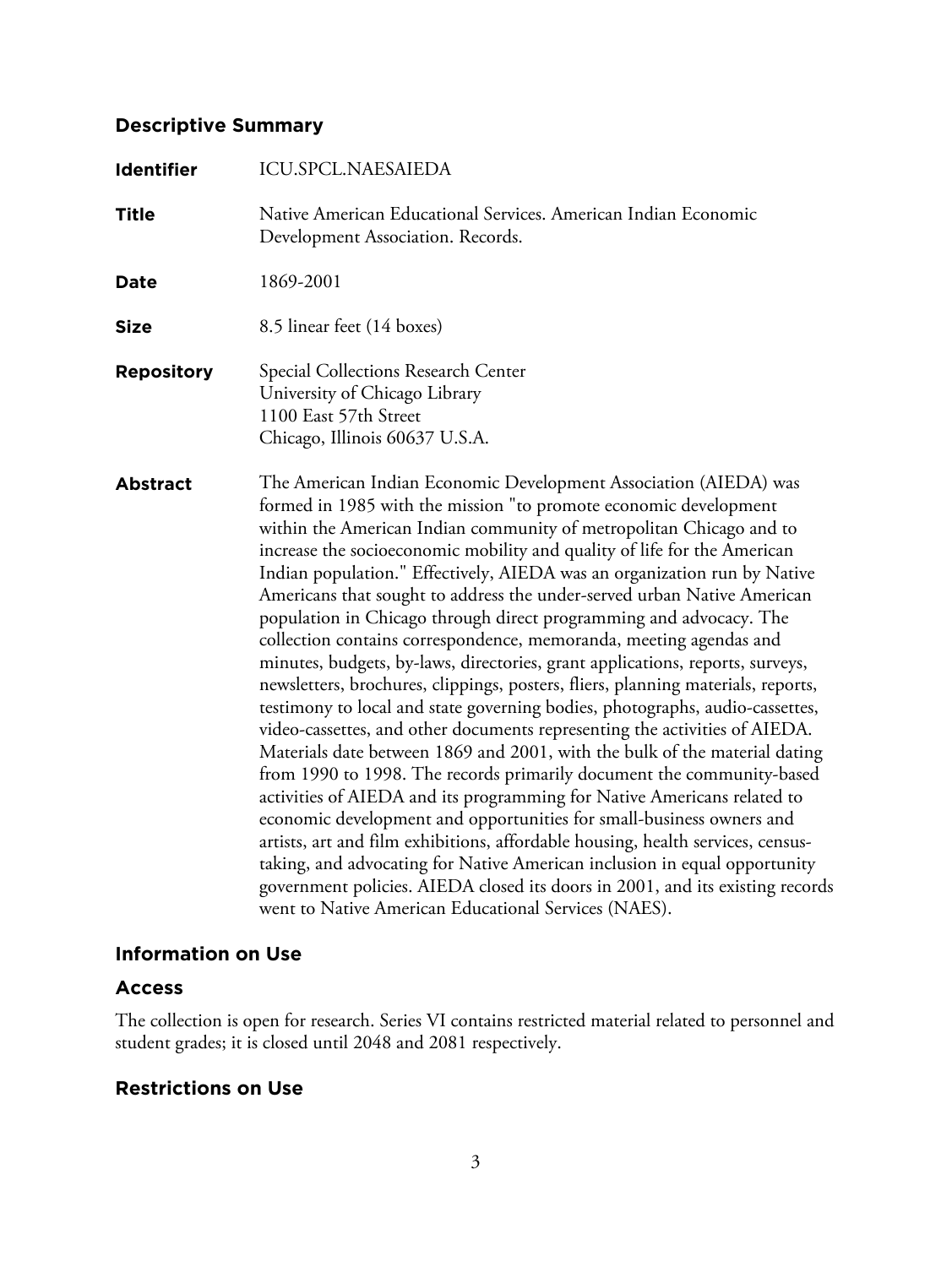Series IV, Audio-Visual, does not include access copies for the VHS video-cassettes or the audiocassettes. Researchers will need to consult with staff before requesting these items.

### **Citation**

When quoting material from this collection, the preferred citation is: Native American Educational Services. American Indian Economic Development Association. Records, [Box #, Folder #], Special Collections Research Center, University of Chicago Library.

### **Historical Note**

The American Indian Economic Development Association (AIEDA) was founded as the result of a two-day conference in 1981 called the Chicago American Indian Community Organizations Conference. Out of this needs-assessment conference a five-year planning process was put into place and committees were formed to study areas related to health, education, employment, business development, and economic development in relation to Chicago's Native American community. In 1985, the Economic Development Committee held a series of seminars with the Center for Urban Economic Development at the University of Illinois on strategies for ethnically-focused urban economic development. AIEDA was developed as a result of these seminars; it was incorporated as a nonprofit organization on June 10, 1985.

AIEDA was formed "to promote economic development within the American Indian community of metropolitan Chicago and to increase the socioeconomic mobility and quality of life for the American Indian population." This included equal opportunity and economic access, job creation, improvements of job skills and earning power, increasing access to credit, increasing access to affordable housing, and "establishing and maintaining a system of development which is compatible and consistent with American Indian culture and community." It was run by a seventeen member Board of Directors composed primarily of Native Americans. Program implementation was overseen by an Executive Director. AIEDA sought to address the underappreciated problems of urban Native Americans, pointing out that Native Americans in urban areas were often "deprived of services available to other disadvantaged people" because "state and local government officials have misunderstood the special relationship between the federal government and the Indian people and have mistakenly assumed that federal resources are available to serve all Indian needs." They saw a need for their services in Chicago because it had one of the largest urban Native American populations in the United States, representing over 100 tribes, but "Native American people collectively rank at the bottom of virtually every social and economic statistical indicator."

The first project AIEDA undertook was the formation of an American Indian Credit Union, the National American Indian Federal Credit Union. It became a separate institution in 1989. It also developed a Housing Resource Center to help Native Americans in Chicago find housing and negotiate with landlords, eventually opening and operating the William Redcloud Housing Cooperative. It coordinated state health services benefits through its housing programs. AIEDA also held educational sessions on home-owning and borrowing.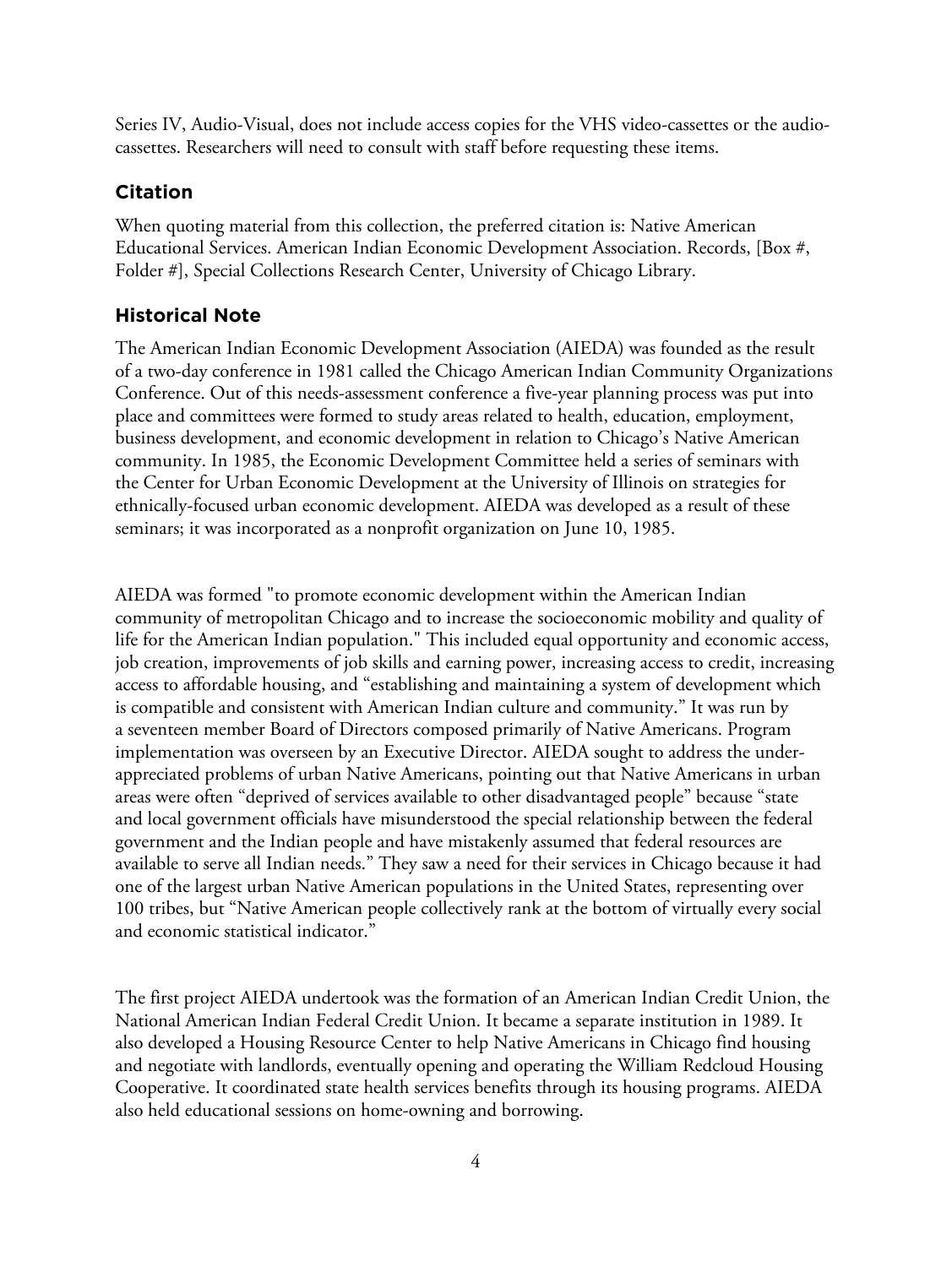By 1990, AIEDA had identified that Native Americans were under-represented in museums and galleries in Chicago, and determined that many Native Americans would economically benefit from more opportunities in art and cultural programs. As a result the Native American Cultural Center Committee was born. This sub-committee planned art and film events for Native American artists, as well as an artist's registry program that served as a centralized location for locating Native American artists, performers, and teachers. The Cultural Center opened in a physical space in River Park in the mid-1990s, offering a space for classes and events.

A large part of AIEDA's programming was related to aiding Native American business owners. To this end, it formed the Midwest American Indian Business Network and published directories of small-businesses in the Chicago area and beyond. This work was extended with the creation of the Research and Advocacy Program, formed specifically to respond to discrimination against Native Americans in the city of Chicago and the exclusion of Native Americans from City of Chicago equal opportunity programs, most significantly the Cook Country Minority and/or Women-owned Business Enterprise Procurement Ordinance. AIEDA spear-headed the efforts to gather the necessary testimony and census data that led to Native Americans being granted legal minority status for inclusion in affirmative action programs, both in the city of Chicago and in the state of Illinois.

AIEDA closed its doors in 2001, and its existing records went to Native American Educational Services (NAES).

### **Scope Note**

The NAES American Indian Economic Development Association Records are organized into six series: Series I: Administration; Series II: Programs; Series III: Reference and Research Materials; Series IV: Audio-Visual; Series V: Oversize; and Series VI: Restricted. Series I and II are broken down into subseries based upon administrative function or program area. The collection contains correspondence, memoranda, meeting agendas and minutes, budgets, by-laws, directories, grant applications, reports, surveys, newsletters, brochures, clippings, posters, fliers, planning materials, reports, testimony to local and state governing bodies, photographs, audio-cassettes, videocassettes, and other documents representing the activities of AIEDA. Materials date between 1869 and 2001, with the bulk of the material dating from 1990 to 1998. The records primarily document the community-based activities of AIEDA and its programming for Native Americans related to economic development and opportunities for small-business owners and artists, art and film exhibitions, affordable housing, health services, census-taking, and advocating for Native American inclusion in equal opportunity government policies. Detailed series descriptions are found at the beginning of each series in the inventory section of the guide.

### **Related Resources**

The following related resources are located in the Department of Special Collections:

http://www.lib.uchicago.edu/e/spcl/select.html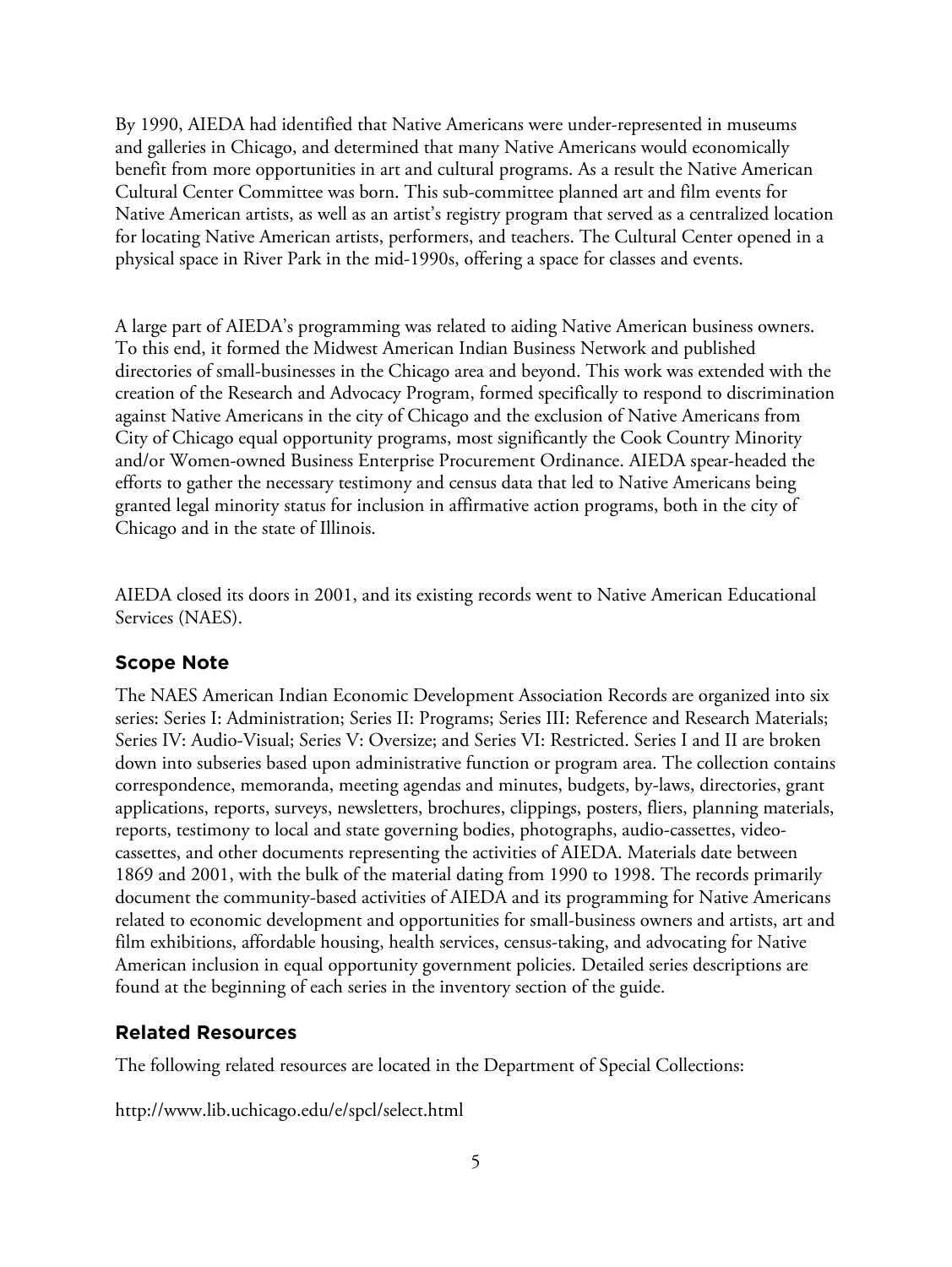Native American Educational Services. Americans for Indian Opportunity. Records. Native American Educational Services. American Indian Business Association. Records. Native American Educational Services. American Indian Chicago Conference. Records. Native American Educational Services. American Indian Health Service. Records. Native American Educational Services. American Indian Press Association Records. Native American Educational Services. Armin Beck. Papers. Native American Educational Services. Beaulieu, David. Papers. Native American Educational Services. Chapman, Michael. Papers. Native American Educational Services. Chicago American Indian Community Organization Conference. Records. Native American Educational Services. Chicago Campus. Records. Native American Educational Services. Chicago Community Agencies. Records. Native American Educational Services. Community Board Training Project. Records. Native American Educational Services. David Beck. Papers. Native American Educational Services. Johns, Edith E. Papers. Native American Educational Services Press. Records. Native American Educational Services. Robert V. Dumont, Jr. Papers. Native American Educational Services. Robert Rietz. Papers. Native American Educational Services. Student Field Projects. Native American Educational Services. Subject Files. Native American Educational Services. Tax, Sol. Papers.

### **Subject Headings**

- NAES College
- Affirmative action programs
- Community Development, Urban--Illinois--Chicago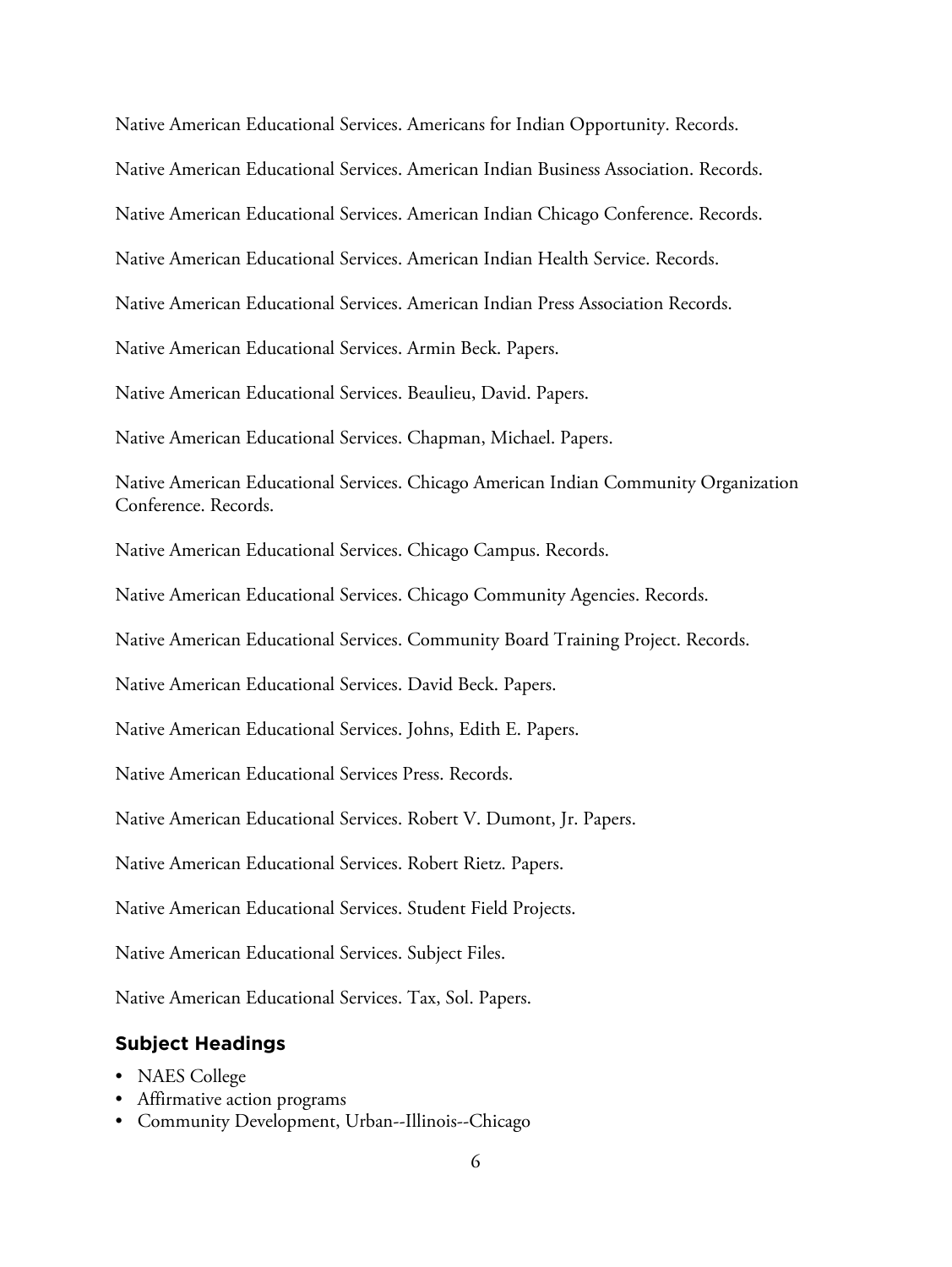- Housing development
- Indians of North America
- Indians of North America--Illinois
- Minorities--Employment
- Native American artists

### **INVENTORY**

### **Series I: Administration**

Series I contains material related to the administrative functions of the AIEDA. The series is broken down into two subseries: 1) Administration and 2) Fundraising.

Subseries 1, Administration. This subseries contains by-laws, mission and policy statements, program updates, annual plans, reports, correspondence, memoranda, meeting agendas and minutes, budgets and audits, and planning materials. Materials date from 1985 to 1999, and are arranged chronologically.

Subseries 2, Fundraising. This subseries includes materials related to fundraising in the form of grants to support AIEDA programming. It includes applications, correspondence, reports, publications, promotional materials, and informational material from funding organizations. Materials date from 1988 to 1998, and are arranged alphabetically by type of funding organization, and then chronologically. Grant applications, and most especially reports sent to donor foundations, contain detailed material about the functioning of and the programs supported by AIEDA. Note that a folder for a foundation does not mean that AIEDA applied for funding; many folders contain research on grants or requested materials that did not turn into applications.

### **Subseries 1: Administration**

```
Box 1
Folder 1
  Articles of Incorporation and Nonprofit Status, 1985-1998
Box 1
Folder 2
  By-Laws, 1985
Box 1
Folder 3
  Board of Directors – Meeting Minutes, 1990-1996
Box 1
Folder 4
  Memos and Correspondence [1/2], 1990-1996
Box 1
Folder 5
  Memos and Correspondence [2/2], 1997-1998
Box 1
Folder 6
  Annual Strategic Plans, 1991-2000
```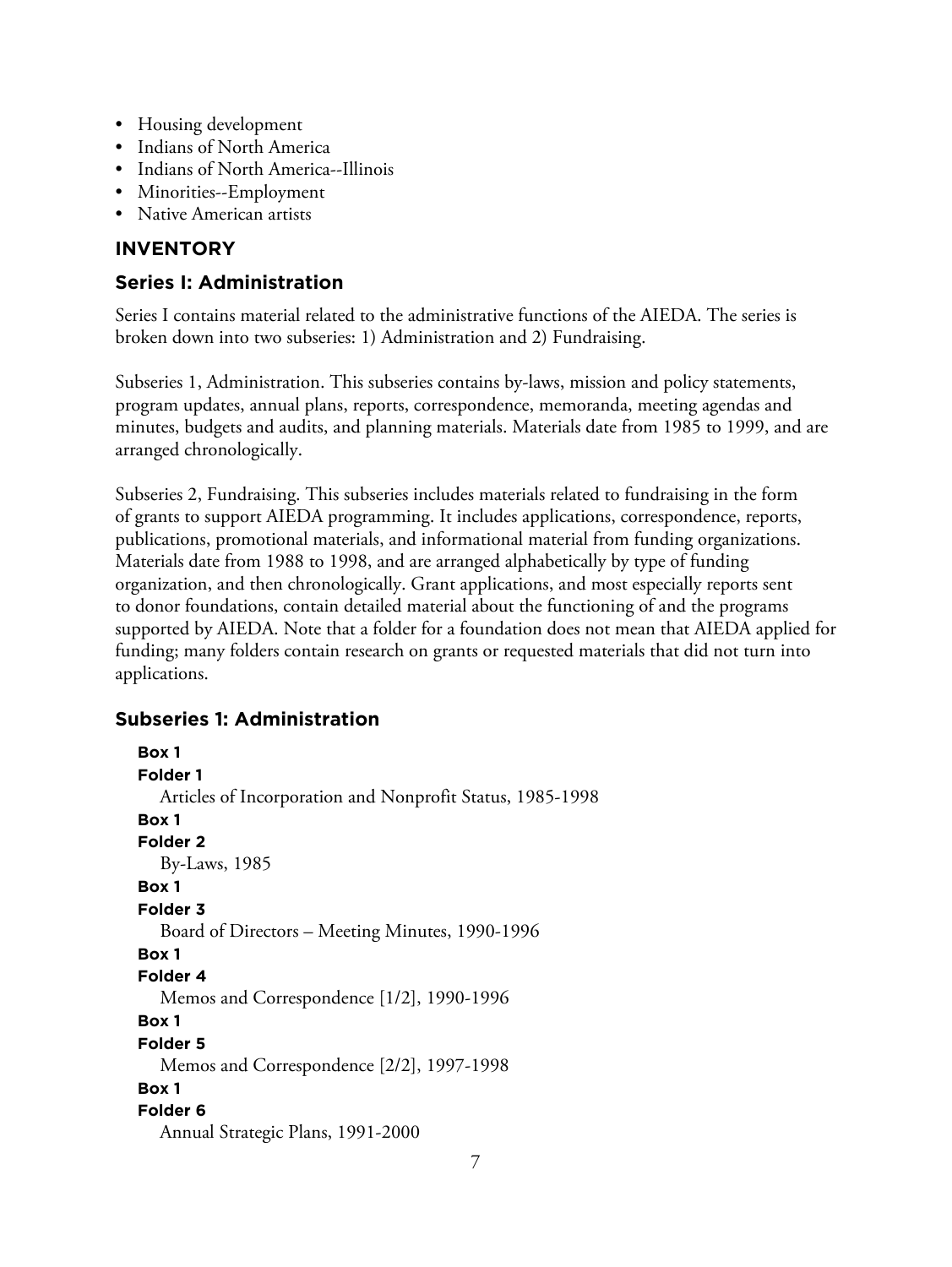**Box 1 Folder 7** Financial Statements [1/2], 1992 **Box 1 Folder 8** Financial Statements [2/2], 1993 **Box 1 Folder 9** Computer Purchase Funding Requests, 1993-1994 **Box 1 Folder 10** Program Reports, 1993-1994 **Box 1 Folder 11** Annual Reports, 1994-1996 **Box 1 Folder 12** Executive Director Reports, 1994-1997 **Box 1 Folder 13** Subcommittees – Meeting Minutes, 1994-1997 **Box 1 Folder 14** Audit and Supporting Materials, 1995 **Box 1 Folder 15** Budgets and Audits, 1996-1999 **Box 1 Folder 16** Mission Statements and Histories, undated **Box 1 Folder 17** Planning Notes, undated **Subseries 2: Fundraising Box 2 Folder 1** Businesses – GATX Corporation, 1994-1995 **Box 2 Folder 2** Businesses – McMaster-Carr Supply Company, 1995-1997 **Box 2 Folder 3** Businesses – Target Corporation, 1997 **Box 2**

**Folder 4**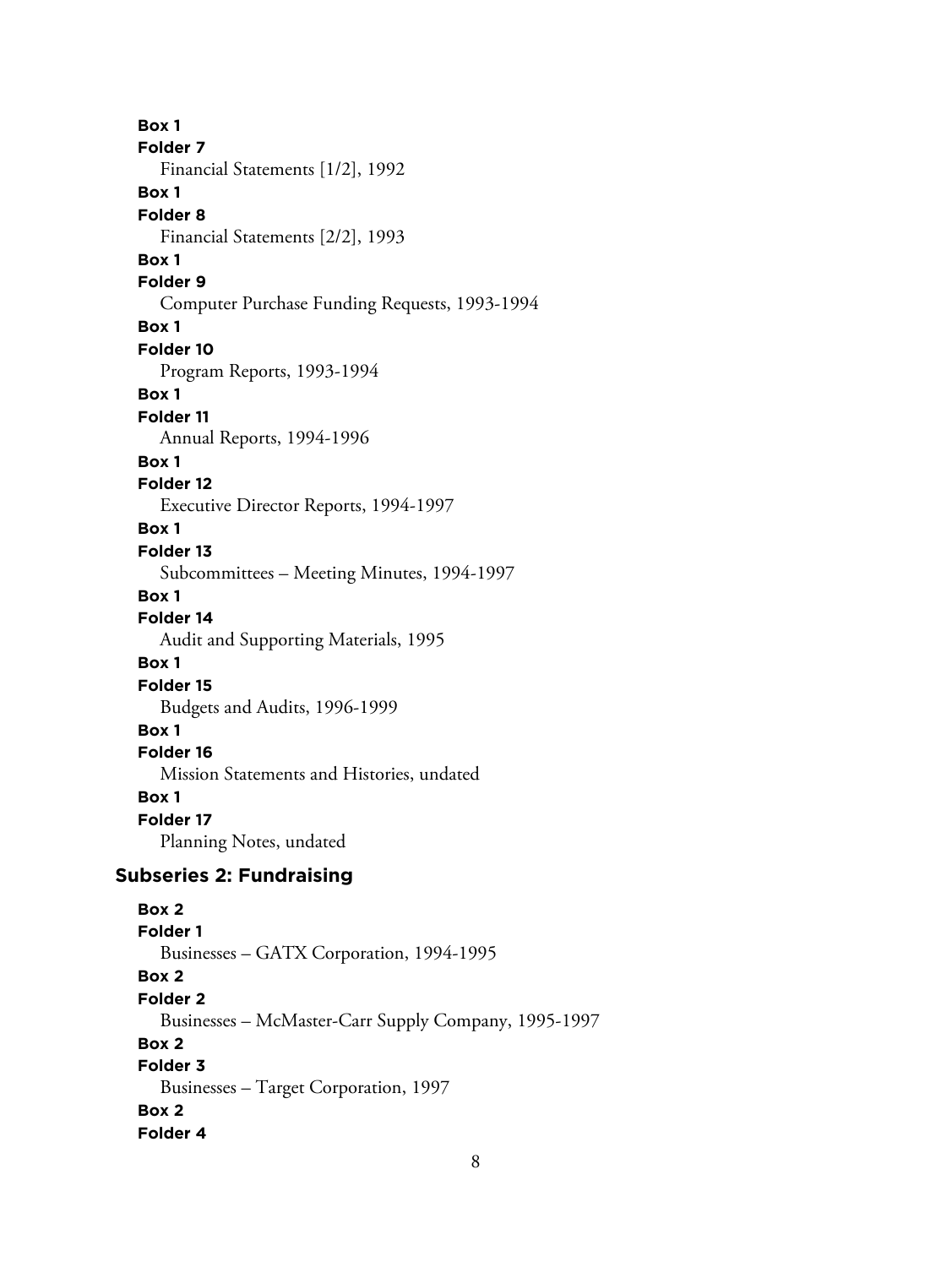City of Chicago – Chicago Park District Flexible Fund Program Information, 1992

## **Box 2**

### **Folder 5**

City of Chicago – City Arts Grant, 1996-1998

### **Box 2**

### **Folder 6**

City of Chicago – Department of Planning and Urban Development – Technical Assistance Grant, 1996-1997

### **Box 2**

### **Folder 7**

City of Chicago – Community Development Block Grant Instruction Booklet, 1997

### **Box 2**

### **Folder 8**

City of Chicago – Business Area Support Services – Corporate "City" Grant – Funding for an American Indian Chamber of Commerce, 1998

### **Box 2**

### **Folder 9**

Foundations – Information Requests, 1994

#### **Box 2**

### **Folder 10**

Foundations – Amoco Foundation, Inc. [1/2], 1995

#### **Box 2**

### **Folder 11**

Foundations – Amoco Foundation, Inc. [2/2], 1996

### **Box 2**

### **Folder 12**

Foundations – The Aon Foundation, 1994-1996

### **Box 2**

#### **Folder 13**

Foundations – Arts Midwest – Cultural Development Fund, 1994

#### **Box 2**

#### **Folder 14**

Foundations – Arts Midwest – Minority Arts Administration Fellowship Program, 1995

### **Box 2**

#### **Folder 15**

Foundations – Bank of America Foundation, 1996-1997

#### **Box 2**

#### **Folder 16**

Foundations – The Chicago Community Trust, 1994-1996

### **Box 2**

### **Folder 17**

Foundations – Chicago Presbytery, 1996

### **Box 2**

#### **Folder 18**

Foundations – Chicago Tribune Foundation, 1997-1998

#### **Box 2**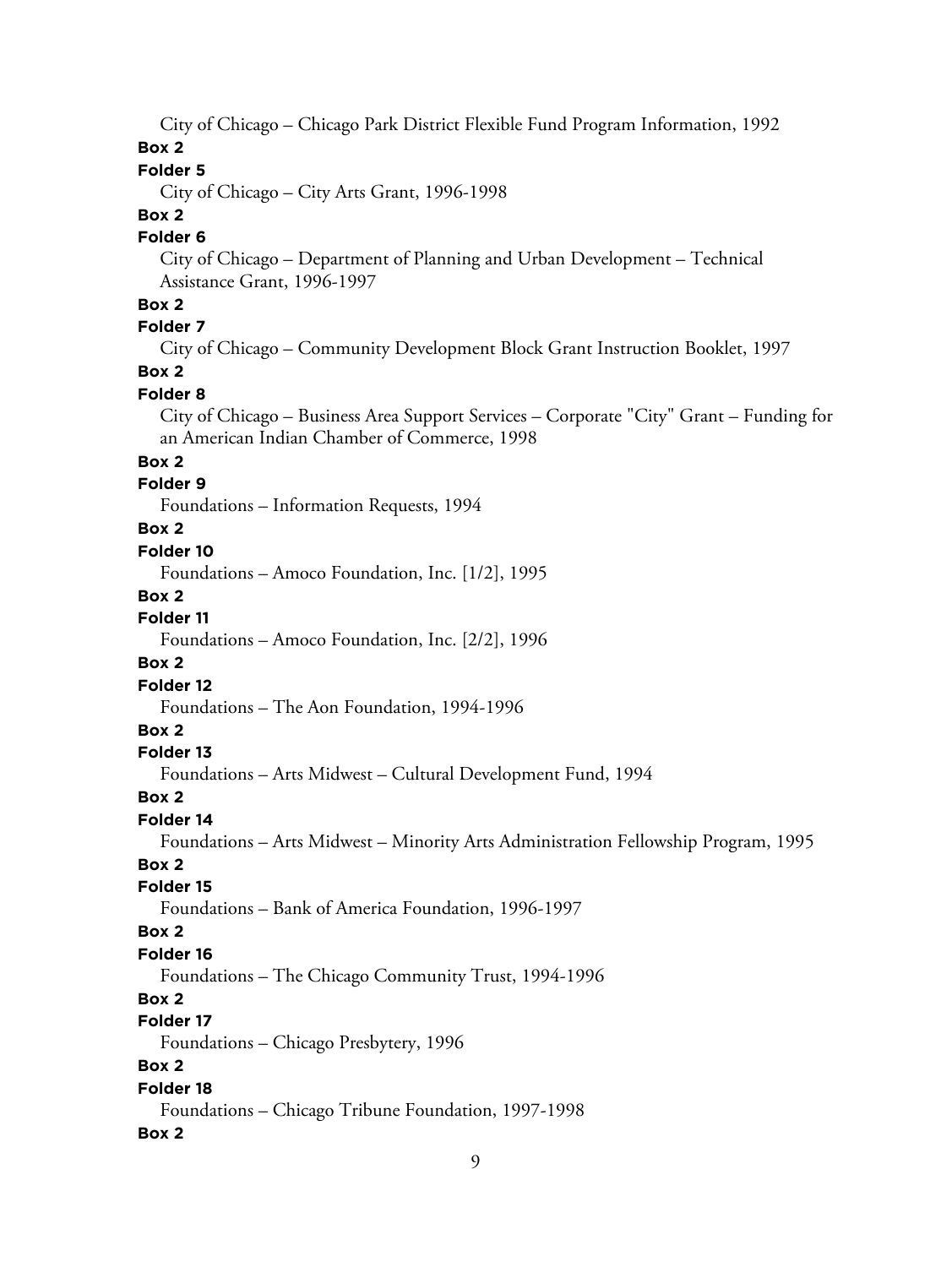10 **Folder 19** Foundations – Community Renewal Society [1/2], 1988 **Box 2 Folder 20** Foundations – Community Renewal Society [2/2], 1995-1997 **Box 3 Folder 1** Foundations – The Discount Foundation, 1993-1997 **Box 3 Folder 2** Foundations – Fannie Mae Foundation [1/2], 1995 **Box 3 Folder 3** Foundations – Fannie Mae Foundation [2/2], 1996-1998 **Box 3 Folder 4** Foundations – The Field Foundation of Illinois, 1991-1995 **Box 3 Folder 5** Foundations – First Bank National Association Illinois, 1994-1997 **Box 3 Folder 6** Foundations – First Chicago, 1994-1995 **Box 3 Folder 7** Foundations – Harris Bank Foundation, 1992-1997 **Box 3 Folder 8** Foundations – Johnson Foundation – The Association of American Cultures – Leadership 2000 Wingspread Conference, 1991 **Box 3 Folder 9** Foundations – Johnson Foundation – AIEDA Application for a Wingspread Conference for Creating a Strategic Plan, 1992 **Box 3 Folder 10** Foundations – Johnson Foundation – Wingspread Journal and Annual Report, 1996-1997 **Box 4 Folder 1** Foundations – The Joyce Foundation, 1994 **Box 4 Folder 2** Foundations – Lila Wallace-Reader's Digest Community Folklife Program, 1993-1997 **Box 4 Folder 3** Foundations – MacArthur Foundation [1/2], 1995-1996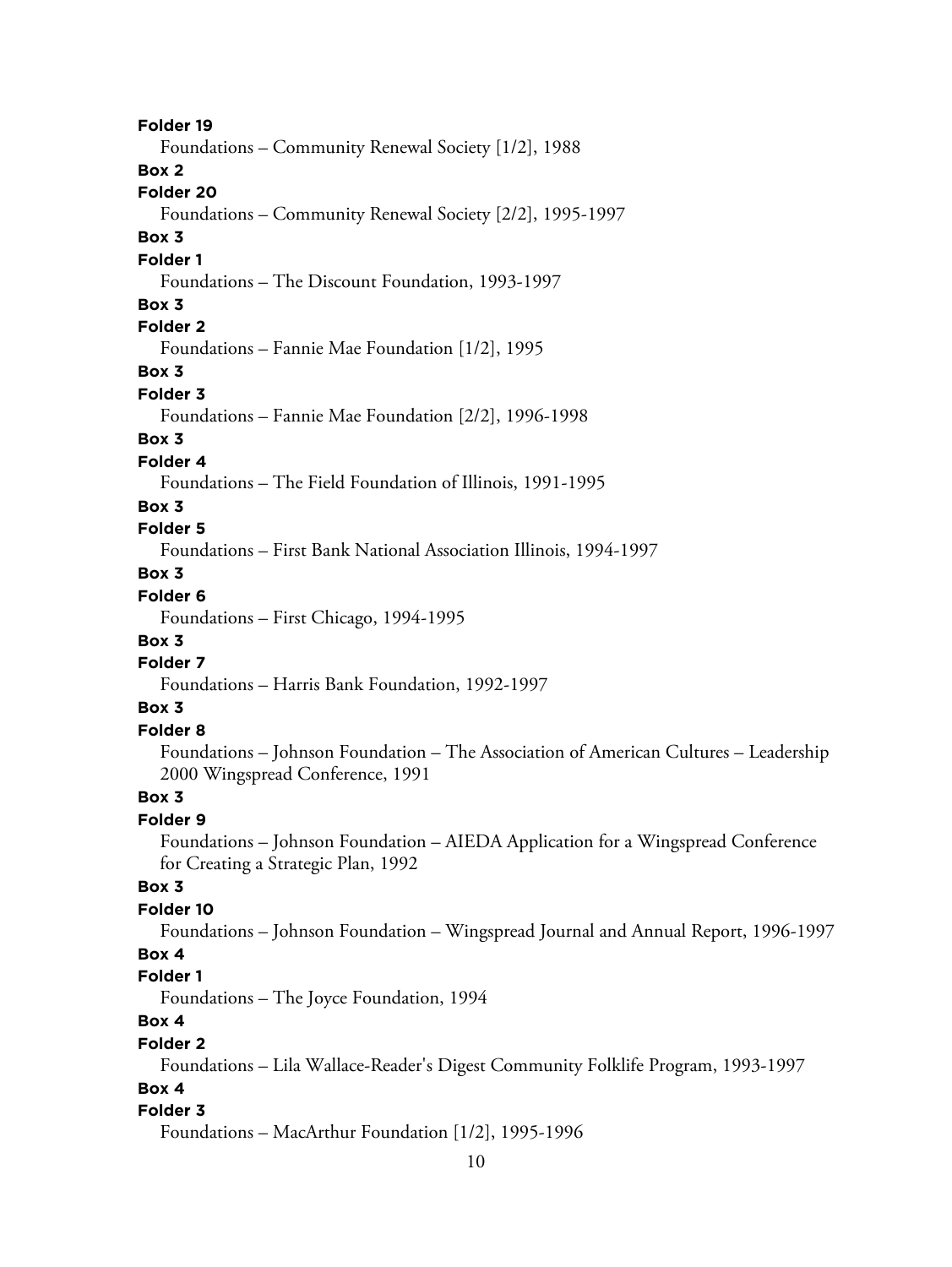**Box 4 Folder 4** Foundations – MacArthur Foundation [2/2], 1997-1998 **Box 4 Folder 5** Foundations – The Mayer and Morris Kaplan Family Foundation, 1994-1996 **Box 4 Folder 6** Foundations – Northern Trust Company Charitable Trust, 1997 **Box 4 Folder 7** Foundations – Playboy Foundation, 1991-1996 **Box 4 Folder 8** Foundations – Polk Brothers Foundation [1/4], 1993-1994 **Box 4 Folder 9** Foundations – Polk Brothers Foundation [2/4], 1995 **Box 4 Folder 10** Foundations – Polk Brothers Foundation [3/4], 1996 **Box 4 Folder 11** Foundations – Polk Brothers Foundation [4/4], 1997 **Box 5 Folder 1** Foundations – Prince Charitable Trusts, 1995 **Box 5 Folder 2** Foundations – The Quaker Oats Foundation, 1993-1995 **Box 5 Folder 3** Foundations – Retirement Research Foundation, 1996-1997 **Box 5 Folder 4** Foundations – Sara Lee Foundation, 1993-1995 **Box 5 Folder 5** Foundations – United Airlines Foundation, 1993 **Box 5 Folder 6** Foundations – United States Gypsum Foundation, 1994 **Box 5 Folder 7** Foundations – United Way [1/2], 1991-1996 **Box 5**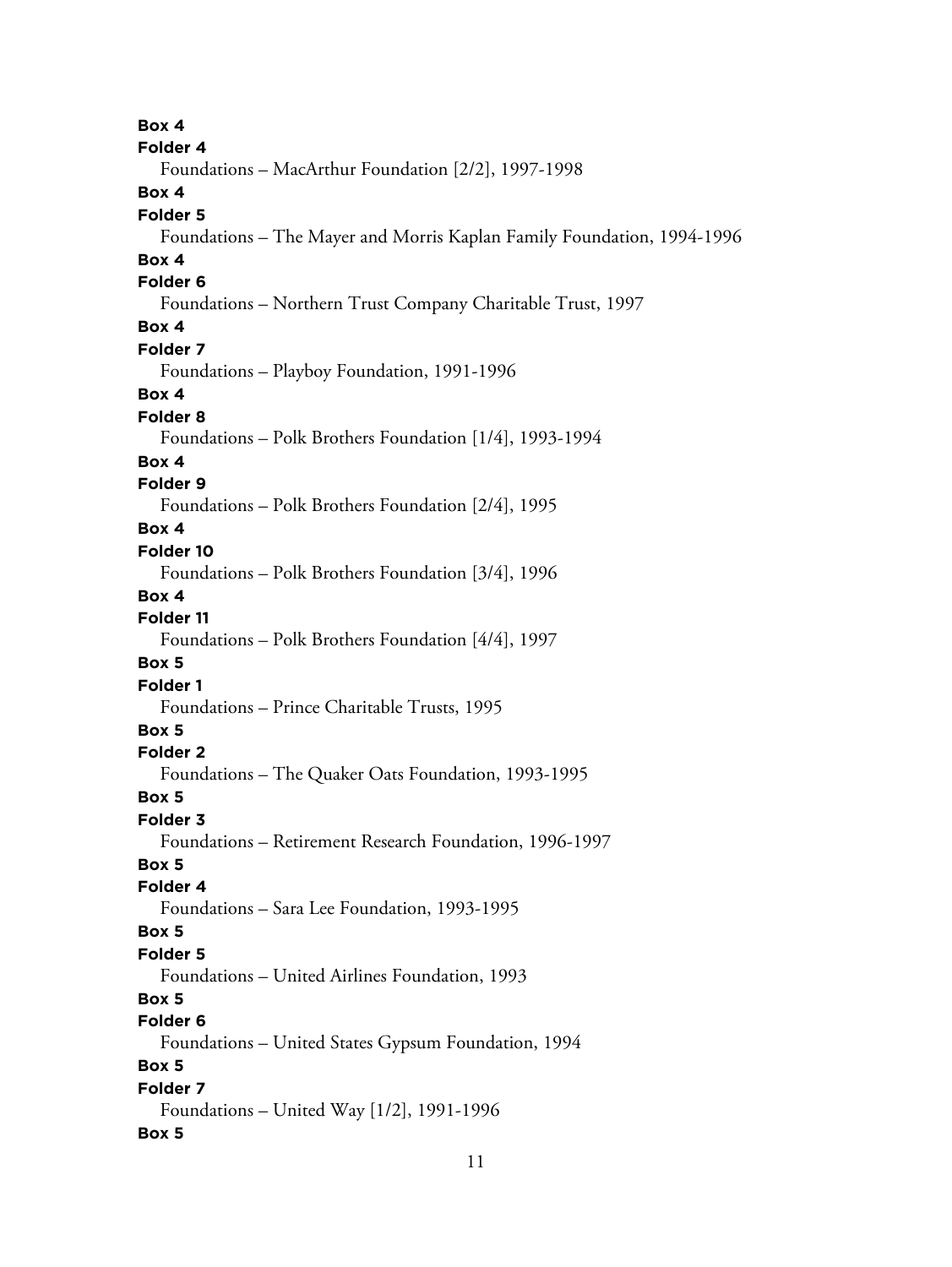#### **Folder 8**

Foundations – United Way [2/2], 1997

### **Box 5**

#### **Folder 9**

Foundations – The Walter and Mary Tuohy Foundation, 1994

#### **Box 5**

#### **Folder 10**

Foundations – WPWR-TV Channel 50 Foundation, 1998

#### **Box 5**

#### **Folder 11**

National Endowment for the Arts, 1994-1997

• This folder includes articles and correspondence regarding the federal cuts to the NEA's budget in 1994.

#### **Box 5**

#### **Folder 12**

National Network of Grantmakers – Common Grant Application, 1996

### **Box 5**

#### **Folder 13**

State of Illinois – Illinois Arts Council, 1996-1998

#### **Box 5**

#### **Folder 14**

State of Illinois – Illinois Department of Public Aid, 1994-1996

### **Series II: Programs**

Series II contains material related to the programmatic activities of the AIEDA. The series is broken down into three subseries that encompass the three main areas of AIEDA's programming: 1) Native American Cultural Center/Community Ventures; 2) The Native American Housing Resource Center; 3) Research and Advocacy Program. These subseries are original to the AEIDA programming structure and their contents have been identified as within these programming categories in AEIDA marketing materials. Materials date from 1990 to 1998, and are arranged chronologically.

Subseries 1, Native American Cultural Center/Community Ventures. This subseries contains materials related to the Native American Cultural Center Committee (NACCC). It includes letters, memoranda, brochures, posters, publications, planning materials, surveys, and artist registries for events and programming related to Native American arts and culture, as well as a copy of AIEDA's community newsletter "Urban Visions." Materials date from 1990 to 1997, and are arranged chronologically.

Subseries 2, The Native American Housing Resource Center. This subseries contains materials from the Native American Housing Resource Center, including the development of the William Redcloud Housing Cooperative. It includes letters, contracts, conference proceedings, and training materials related to access to affordable housing. Materials date from 1991 to 1997, and are arranged chronologically.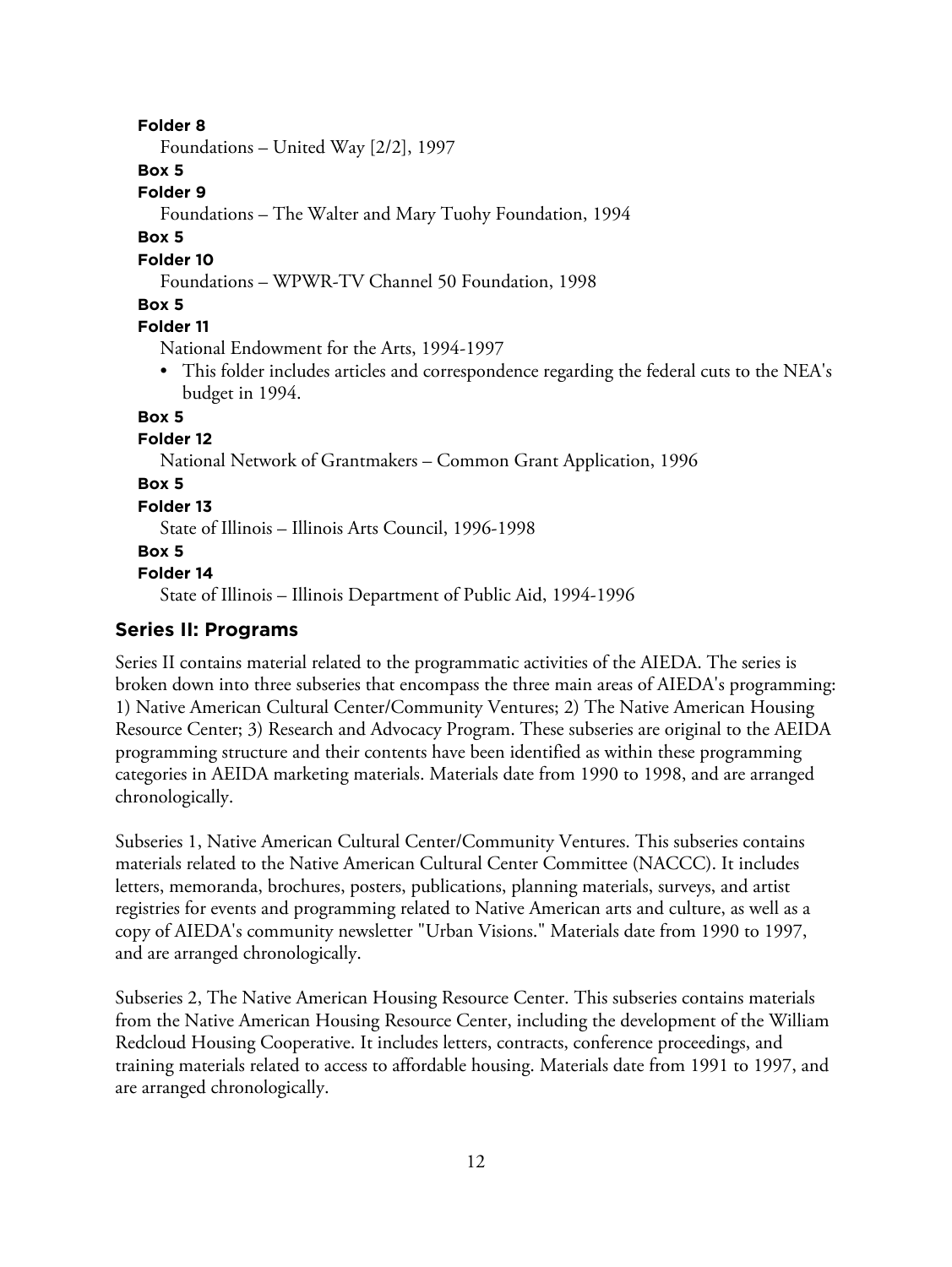Subseries 3, Research and Advocacy Program. The Research and Advocacy program was formed specifically to respond to discrimination against Native Americans in the city of Chicago and the exclusion of Native Americans from City of Chicago equal opportunity programs, most significantly the Cook Country Minority and/or Women-owned Business Enterprise Procurement Ordinance. The records in this subseries include small-business directories, training materials, surveys, census data, reports, press releases, correspondence, memoranda, contracts, court cases, and testimonies related to Native American discrimination. These materials chronicle AIEDA's efforts to collect the data necessary to prove that Native American business owners were discriminated against and that they were a significant minority in the Chicago area. Materials date from 1990 to 1998, and are arranged chronologically. Unless otherwise stated, all reports, testimonies, directories, press releases, and letters are from AIEDA.

### **Subseries 1: Native American Cultural Center/Community Ventures**

| Box 6                                                                                            |
|--------------------------------------------------------------------------------------------------|
| <b>Folder 1</b>                                                                                  |
| Native American Cultural Center Committee - Planning and Development, 1990-1996                  |
| Box 6                                                                                            |
| Folder <sub>2</sub>                                                                              |
| Events – AIEDA Benefit Performance – "Path with No Moccasins," 1992                              |
| Box 6                                                                                            |
| Folder 3                                                                                         |
| Events – Native American Film and Video Festival [1/3], 1992                                     |
| Box 6                                                                                            |
| Folder 4                                                                                         |
| Events – Native American Film and Video Festival [2/3], 1993                                     |
| Box 6                                                                                            |
| Folder 5                                                                                         |
| Events - Native American Film and Video Festival [3/3], 1994                                     |
| Box 6                                                                                            |
| Folder <sub>6</sub>                                                                              |
| Artist Registry - AIEDA Performance/Presentation Questionnaires and Correspondence,<br>1993-1998 |
| Box 6                                                                                            |
| Folder 7                                                                                         |
| Events - Native American Art Exhibit and Sale, 1993-1994                                         |
| Box 6                                                                                            |
| Folder <sub>8</sub>                                                                              |
| Artist Registry - List of Registered Artists and Program Description, circa 1994-1995            |
| Box 6                                                                                            |
| Folder 9                                                                                         |
| Community Ventures Arts Management Intern Program, 1994                                          |
| Box 6                                                                                            |
| Folder 10                                                                                        |
| Events - Arts Bridge Development Program - "To Mother a Nation (A Celebration of                 |

Renewal)," 1994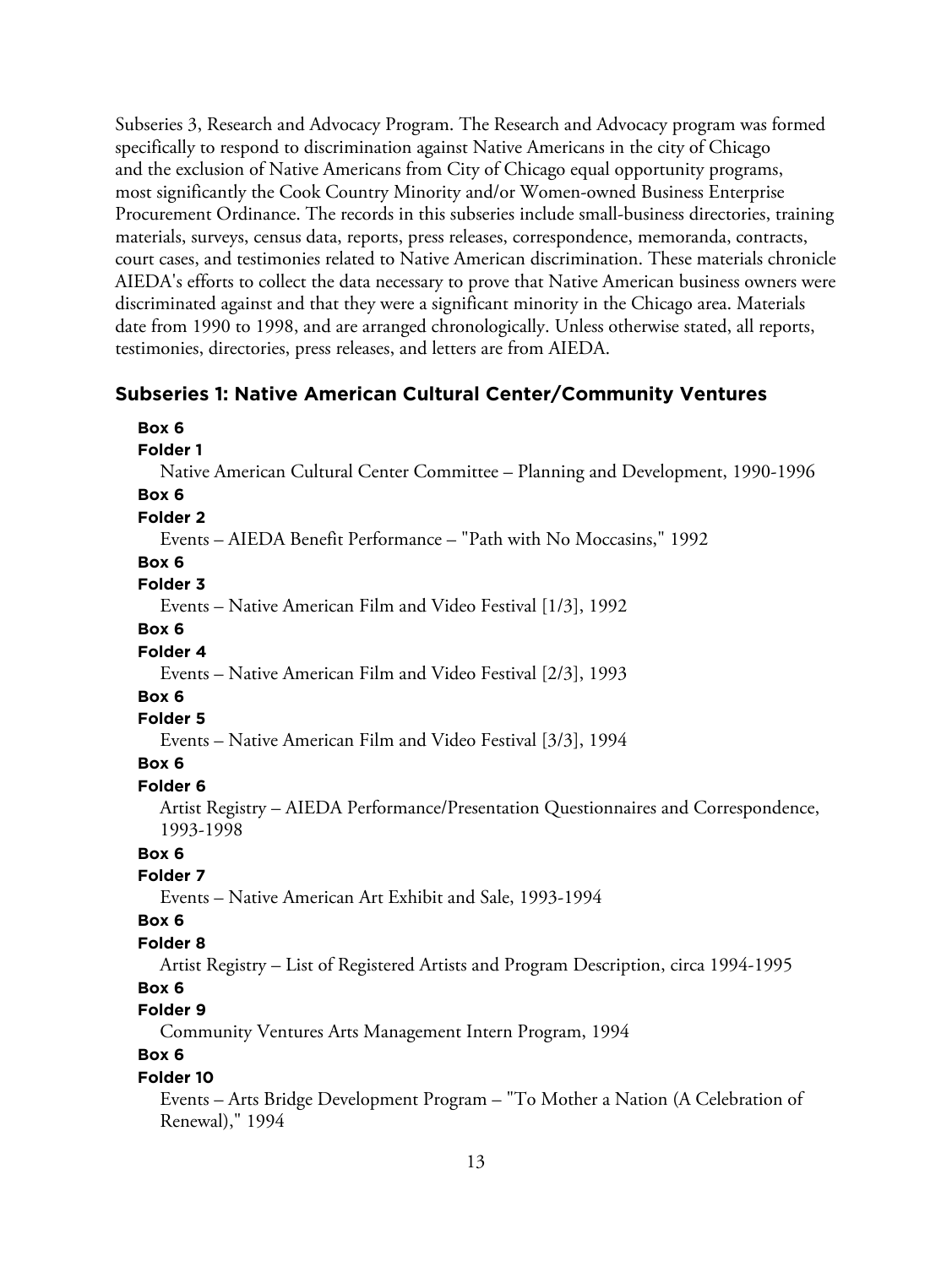#### **Box 6**

#### **Folder 11**

Events – Native American Graffiti Art Project, 1994

### **Box 6**

### **Folder 12**

Events – Native American Storytelling Conference – "Winter: A Time of Telling" [1/3], 1994-1995

### **Box 7**

### **Folder 1**

Events – Native American Storytelling Conference – "Winter: A Time of Telling" – Press Releases and Programs [2/3], 1994-1995

• Original photograph and explanation of it used in the program found in Series IV: Audio-Visual.

### **Box 7**

### **Folder 2**

Events – Native American Storytelling Conference – "Winter: A Time of Telling" – Tickets [3/3], 1994-1995

#### **Box 7**

#### **Folder 3**

Community Newsletter – Urban Visions: A Publication of the American Indian Economic Development Association – Vol. 5, Issue 4, August 1995

### **Box 7**

### **Folder 4**

Events – Arts Bridge Development Program – "No Boundaries: A Music and Word Festival," 1995

### **Box 7**

#### **Folder 5**

Events – Chicago Coalition of Community Cultural Centers – "Chicago Portraits Exhibition," 1995

• Photographic copies of a Native American portrait used in publicity materials found in Series IV: Audiovisual.

### **Box 7**

### **Folder 6**

Events – Chicago Coalition of Community Cultural Centers – "Chicago Portraits Exhibition" – "Chicago Portraits" in Whitewalls (no. 36), 1995

### **Box 7**

### **Folder 7**

Events – Chicago Park District Arts Partners in Residence – AIEDA Art Classes, 1996-1997

### **Box 7**

### **Folder 8**

Events – Neighborhood Arts Program – "Native American Arts and Cultural Workshops" and "Native American Art and Music," 1996

### **Box 7**

### **Folder 9**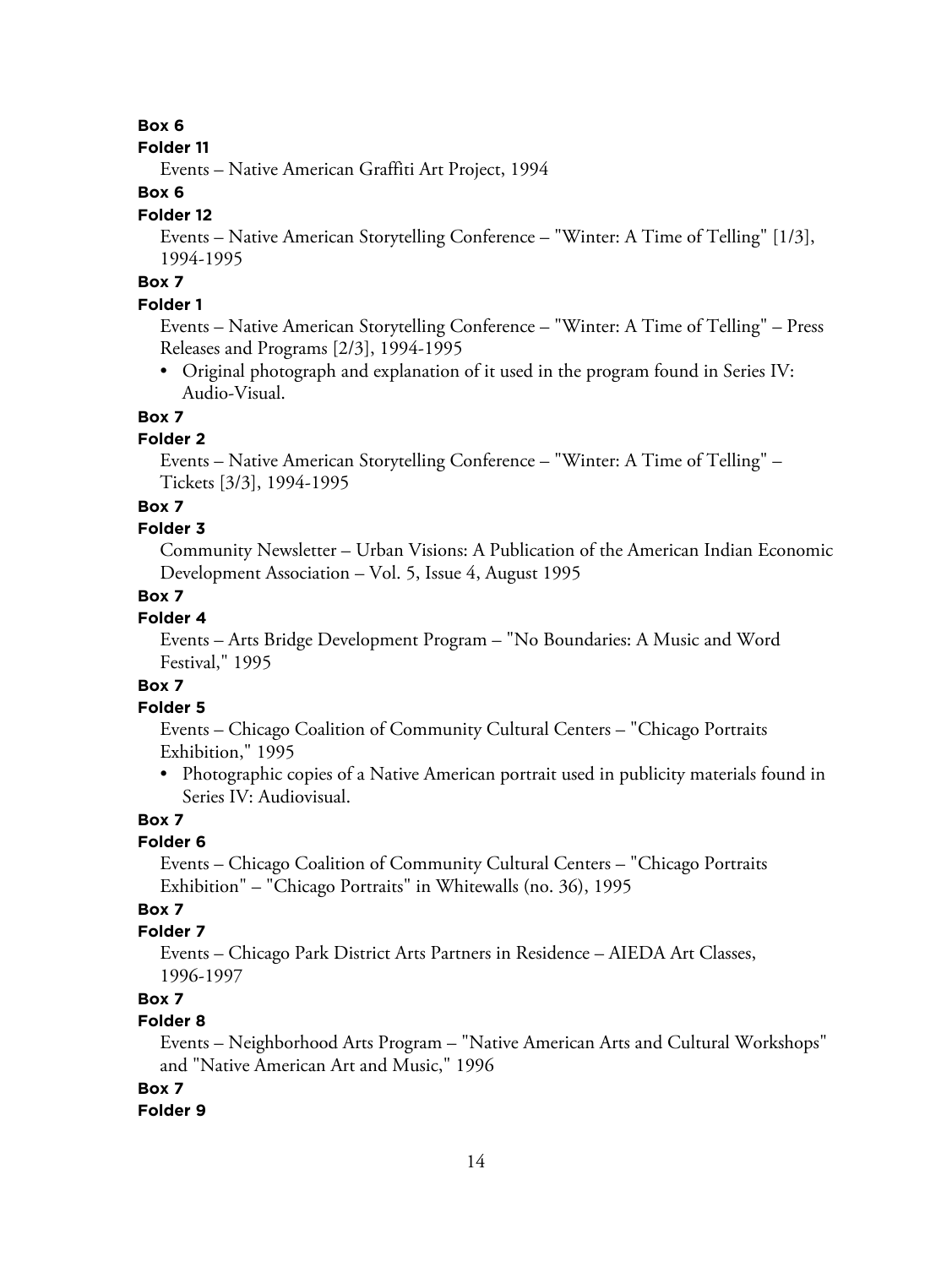Native American Cultural Center Committee at the River Park Field House – Fliers and Brochures, 1996

#### **Box 7**

#### **Folder 10**

Artist Registry – Request Forms, 1997

#### **Box 7**

**Folder 11**

Community Outreach Survey II – Completed Copy, undated

### **Subseries 2: The Native American Housing Resource Center**

#### **Box 8**

#### **Folder 1**

Housing Development Project – William Redcloud Housing Cooperative, 1991

### **Box 8**

#### **Folder 2**

Center for Community Change – 1995 Conference Materials – Native American Cluster – Building Capacity in Economic and Housing Development, 1995

#### **Box 8**

#### **Folder 3**

Center for Community Change – 1996 Conference Draft Agenda – Changes in Federal Housing Policy: What Community-Based Organizations Need to Know and Need to Do, 1995

#### **Box 8**

#### **Folder 4**

Housing Development Project – AIEDA Contract Work Scope with Pusateri Development Associates – Development of Affordable Housing and AIEDA Capacity, 1995

### **Box 8**

#### **Folder 5**

Housing Development Project – Departmental Monitoring Checklist Delegate Agencies – AIEDA – Department of Housing, 1995

#### **Box 8**

### **Folder 6**

Housing Development Training Institute brochure – Chicago Rehab Network, 1996

### **Box 8**

### **Folder 7**

Chicago Housing Authority – Affordable Housing Partner Application, 1997

#### **Box 8**

#### **Folder 8**

Housing Development Project – AIEDA Urban Indian Homeownership Program Meeting, 1997

#### **Box 8**

### **Folder 9**

Housing Development Project – Resolution by the Chicago American Indian Community Organizations Conference on Behalf of the AIEDA (Resolution V), undated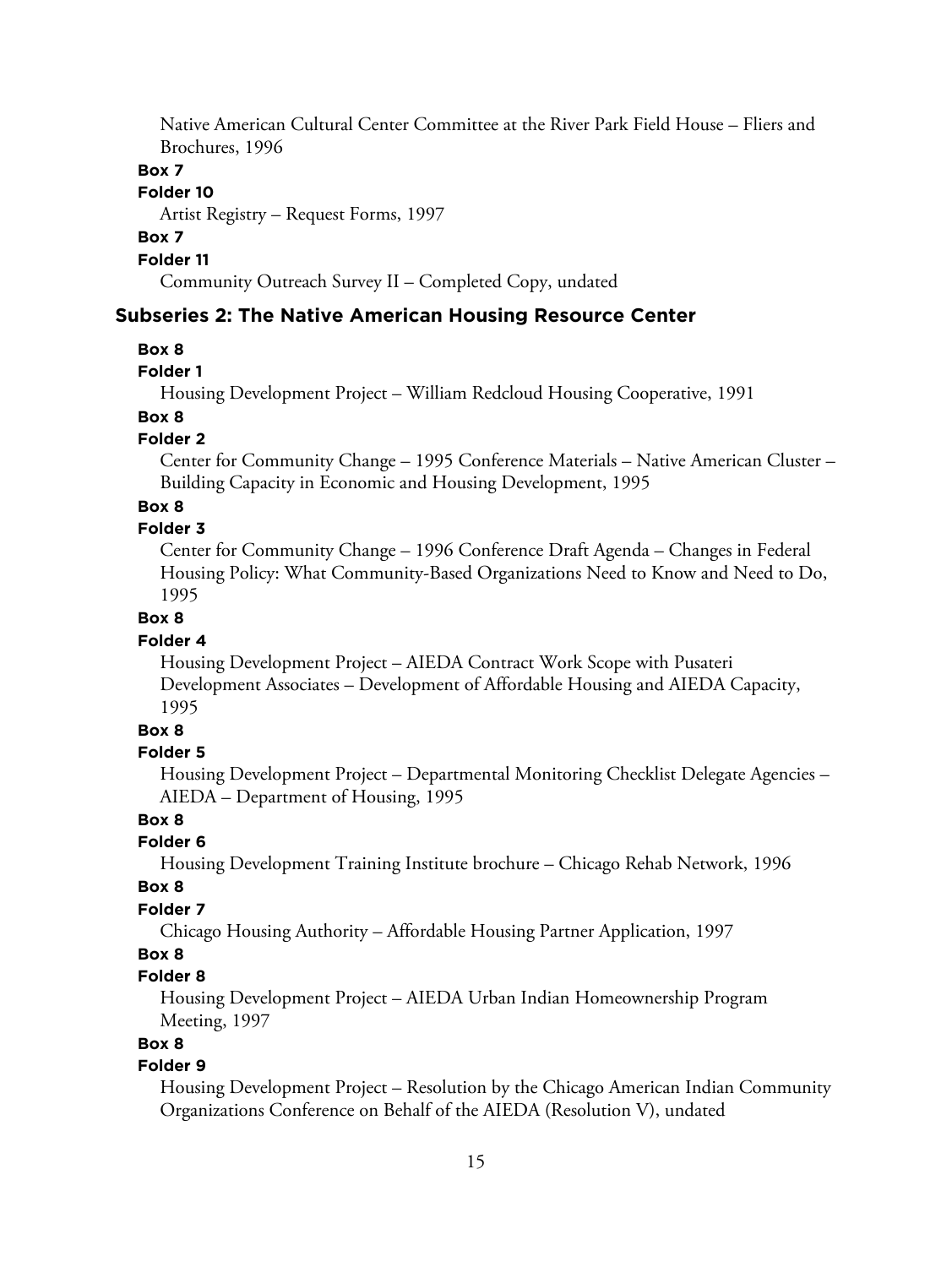### **Subseries 3: Research and Advocacy Program**

### **Box 8**

**Folder 10**

Report – Chicago Native American Demographic Profile, 1990

### **Box 8**

### **Folder 11**

Report – Discrimination and the Capacity of Chicago Metropolitan Area Minority and Women-Owned Businesses – by Dr. Timothy Bates, August 1991

### **Box 8**

#### **Folder 12**

Directory – Native American Owned Business Directories, 1992-1994

### **Box 8**

### **Folder 13**

Memos – Copies of Memos from the City of Chicago Regarding Native American Minority Status and MBE Ordinance, 1992-1993

### **Box 8**

### **Folder 14**

Court Case - Specialty Erectors, Inc., and Wil-Freds Construction, Inc. vs. Metropolitan Water Reclamation District of Greater Chicago – United States District Court for the Northern District of Illinois Eastern Division – Re: City of Chicago's Native American Exclusion from Affirmative Action Ordinance, 1993

#### **Box 8**

### **Folder 15**

Grant Application – Copy of AIEDA's City of Chicago Corporate Grant Application – Assisting Native American businesses in accessing affirmative action programs, with detail of planned services, circa 1993

### **Box 8**

### **Folder 16**

Press Release – Native Americans Call for Reinstatement in City's MBE Programs, 1993 **Box 8**

### **Folder 17**

Report – An Examination of Native-American-Owned Small Businesses Operating in Metropolitan Areas Generally and Chicago Specifically – by Dr. Timothy Bates, October 1993

• Copy includes letter sent with the report to Alderman Edward Burke from Lawrence Rosenthal, Deputy Corporation Counsel of the City of Chicago, with the subject line, "Re: M/WBE Set-Aside Ordinance" on November 8, 1993.

### **Box 8**

### **Folder 18**

Report – Profile of Native American Owned Businesses in Metropolitan Chicago, 1993 **Box 8**

### **Folder 19**

Report – Report on Discrimination against Native Americans in Metropolitan Chicago, 1993

### **Box 8**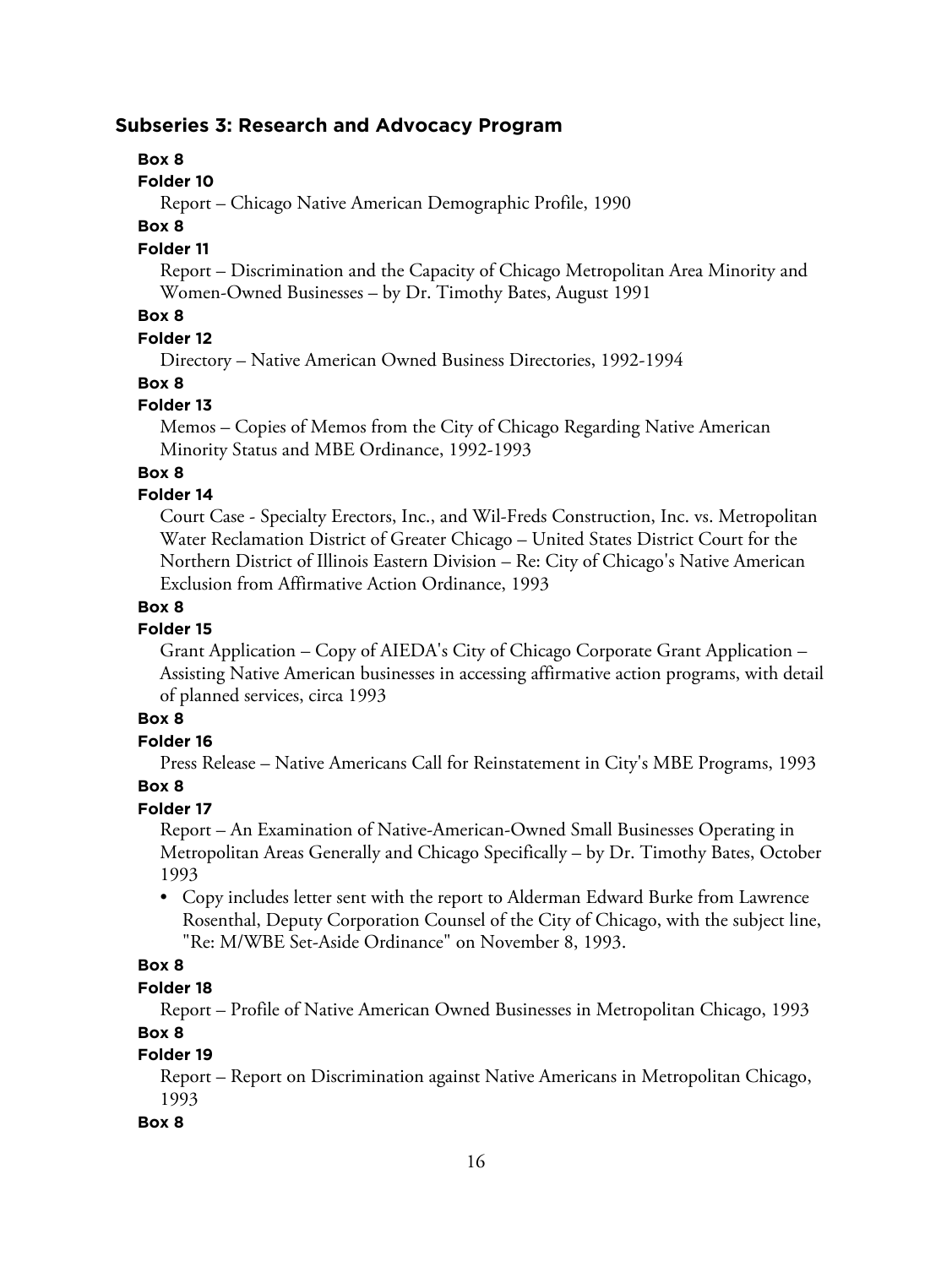#### **Folder 20**

Survey – Survey of American Indian Owned Businesses Sent out by AIEDA– Completed Copies, 1993

#### **Box 8**

#### **Folder 21**

Testimony – Copy of AIEDA's Testimony on the Cook County Minority and Women-Owned Business Enterprise Ordinance – Amendment Proceedings, 1993

### **Box 8**

### **Folder 22**

Testimony – Copy of AIEDA's Testimony on Native American Participation in Riverboat Gaming in Chicago – Senate Minority Leaders Task Force on Economic Development – State of Illinois, 1994

#### **Box 8**

#### **Folder 23**

Contract – Copy of AIEDA's Contract with American Indian Health Service of Chicago – American Indian Community Health Needs Assessment, 1996

### **Box 9**

#### **Folder 1**

Directory – (1995-1996) Midwest American Indian Business Directory – Illinois, Indiana, Wisconsin, circa 1996

### **Box 9**

### **Folder 2**

Letter – Copy of letter AIEDA sent to business owners – Seminar on Micro-Enterprise Lending, 1997

#### **Box 9**

#### **Folder 3**

Letters – Urban Indian Census – Relevant Correspondence from California Indian Manpower Consortium, Inc., 1997-1998

### **Box 9**

### **Folder 4**

Memo – Urban Indian Census – Survey Announcement, 1997

#### **Box 9**

#### **Folder 5**

Survey – Urban Indian Census – Survey Forms, 1997

#### **Box 9**

#### **Folder 6**

Report – The State of Illinois Disparity Study: Goods and Services – Executive Summary – National Economic Research Associates, 1997

### **Box 9**

#### **Folder 7**

Letter – Application from the City of Chicago for Designation as a Disadvantaged, Minority, and/or Women-Owned Business Enterprise, 1997

#### **Box 9**

#### **Folder 8**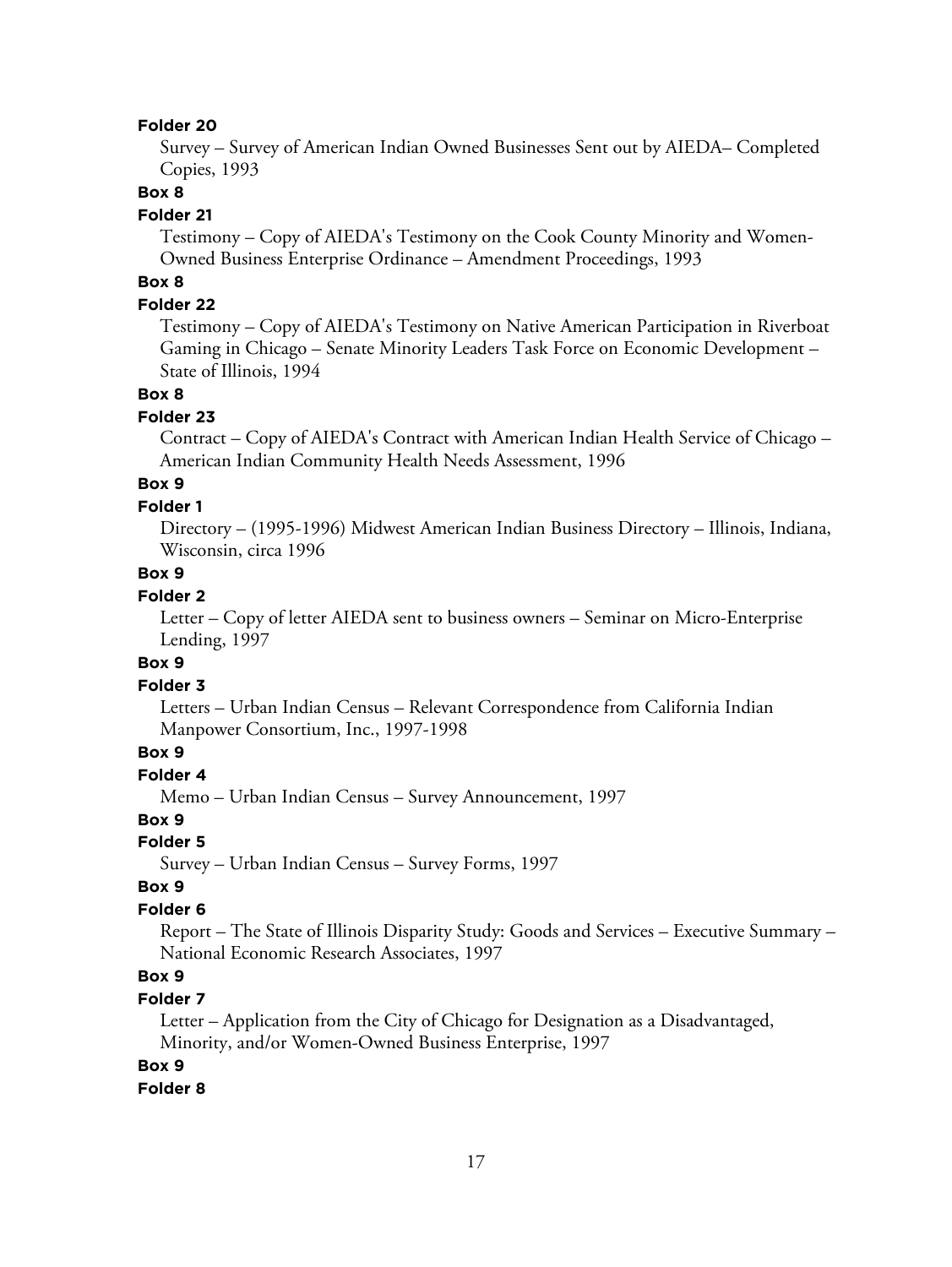Memo – Memo Re: Proposed Rules, 44 Ill. Adm. Code 10 – Business Enterprise Program: Contracting with Businesses Owned and Controlled by Minorities, Females and Persons with Disabilities – Illinois Secretary of State Administrative Code Division, 1998

**Box 9**

#### **Folder 9**

Report – Urban Indian Census – Chicago Demographic Survey Report, 1998

### **Box 9**

#### **Folder 10**

Letter – Copy of a letter from the City of Chicago Re: Minority and/or Women-owned Business Enterprise Certification – Cook County Government Contract Compliance Department, undated

#### **Box 9**

#### **Folder 11**

Report – Copy of a report to AIEDA – American Indian Economic Business Plan Phase I Results, undated

### **Box 9**

### **Folder 12**

Testimony – Copy of testimony from minority businesses on discrimination and the proposed Minority and/or Women-owned Business Enterprise Procurement Ordinance – City of Chicago – Budget Committee Meeting, undated

• A note indicates that the transcript was sent to AIEDA by the City of Chicago.

#### **Series III: Reference and Research Materials**

Series III contains research and reference materials related to both the operations and programming of AIEDA. It includes photocopies of archival materials, as well as handbooks, manuals, reports, publications, fliers, and brochures. Materials date from 1954 to 2001, and are arranged chronologically.

```
Box 9
Folder 13
  Research – Photocopies from the Robert Reitz Papers, 1954
Box 9
Folder 14
  Research – Photocopies related to the National Indian Youth Council, 1963-1967
Box 9
Folder 15
  Research – Photocopies of agendas and letters, 1964
Box 9
Folder 16
  Research – Photocopies of articles, 1972-2001
Box 9
Folder 17
  Report – Report to the Wieboldt Foundation on the Seven Nations Talent Search Project
  for the 1973-1974 year's activity – Central YMCA Community College, 1974
Box 9
Folder 18
```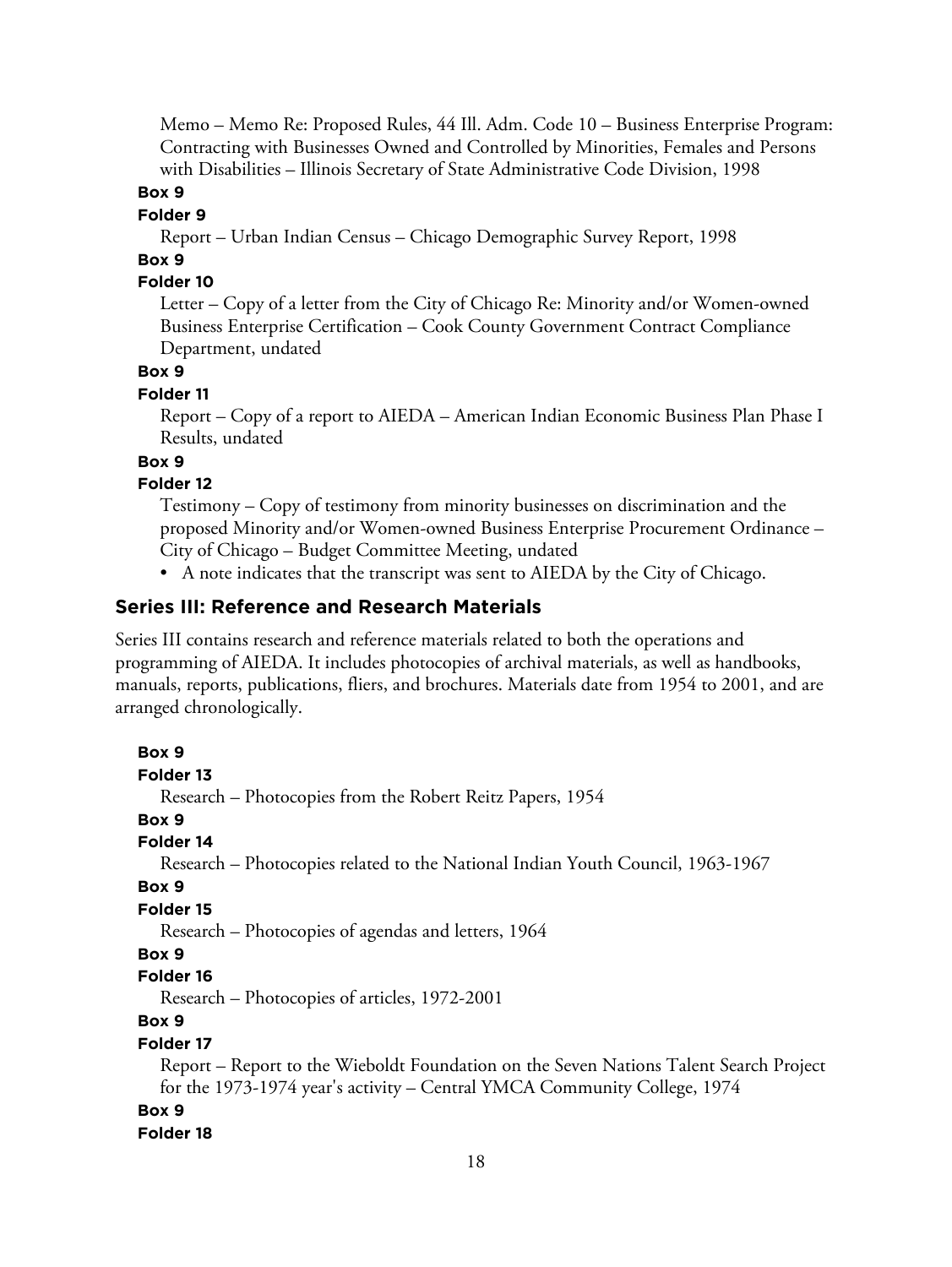Handbooks and Manuals – United States Department of Labor – Employment and Training Administration, 1983

### **Box 9**

#### **Folder 19**

Operational Models – American Indian Business Association – Management Audit, 1988 **Box 9**

### **Folder 20**

Handbooks and Manuals – Guidelines and Descriptions for Not-For-Profit Board Members, 1989

### **Box 9**

#### **Folder 21**

Handbooks and Manuals – Templates for use with Lotus 1-2-3 – Business Plan Template, 1989

### **Box 9**

### **Folder 22**

Publications – The Mexican Fine Arts Center Museum, Chicago – Exhibit Programs, 1990

#### **Box 9**

#### **Folder 23**

Publications – View from the Shore: American Indian Perspectives on the Quincentenary, the Columbus Quincentenary Edition of Northeast Indian Quarterly, Fall 1990

#### **Box 10**

#### **Folder 1**

Report – Chicago Council on Urban Affairs – 1992-93 Operational Goals, circa 1991

#### **Box 10**

### **Folder 2**

Research – Community Archives of NAES College Subdivisions for Agencies' and Organizations' Materials, 1991

### **Box 10**

### **Folder 3**

Publications – The Mexican Fine Arts Center Museum, Chicago – Exhibit Programs and Articles, 1992-1993

### **Box 10**

#### **Folder 4**

Publications – John C. Mohawk, "Indian Economic Development: The U.S. Experience of an Evolving Indian Sovereignty," Akwe:kon Journal, 1992

### **Box 10**

#### **Folder 5**

Fliers and Brochures – Cultural and Community Causes in Chicago, 1993-1997

#### **Box 10**

### **Folder 6**

Fliers and Brochures – Storytelling Festivals, 1993-1995

### **Box 10**

#### **Folder 7**

Operational Models – Black Hills American Indian Center Proposal Requesting Grant Funds, 1993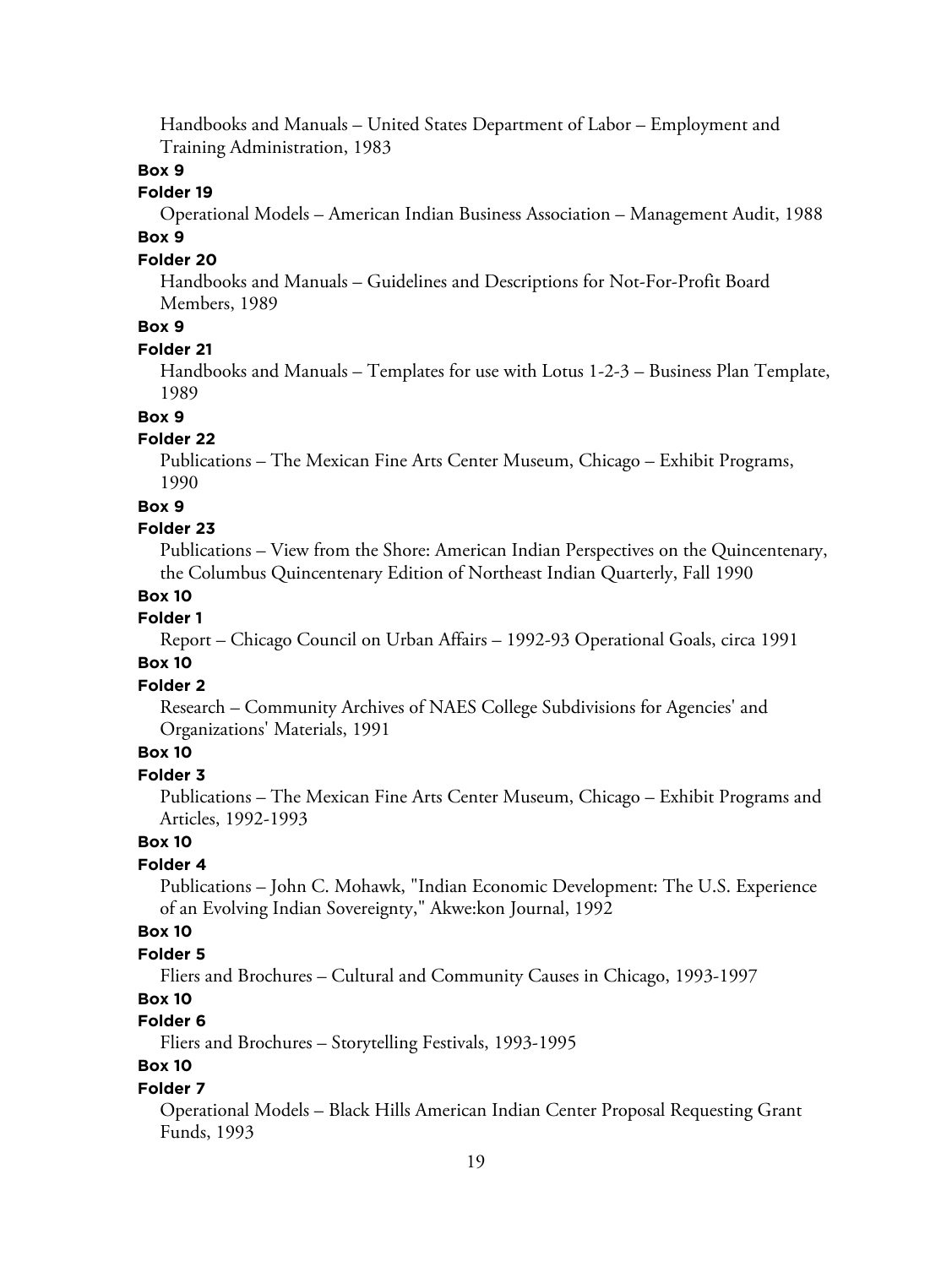#### **Box 10**

#### **Folder 8**

Publications – Federal Reserve Bank of Kansas City, "Community Reinvestment" and "A Special Supplement on Lending in Indian Country," Winter 1994

### **Box 10**

### **Folder 9**

Report – Legislative Review of Native American-Related Initiatives in the 103rd Congress of the United States, 1994

### **Box 10**

### **Folder 10**

Research – Governor Edgar and Midwest Soarring – Letters regarding burial ground protection in Illinois, 1995

#### **Box 10**

#### **Folder 11**

Research – National Urban Indian Policy Coalition – Miaheyyun Project – Draft Funding Letter, 1995

### **Box 10**

#### **Folder 12**

Publications – "INAD News" – Institute for Native American Development, 1996

### **Box 10**

### **Folder 13**

Publications – Shannon H. Jahrig, "Crossing the Cultural Divide: Organizational Support for Indians in Business," Montana Business Quarterly, Summer 1996

### **Box 10**

#### **Folder 14**

Research – Indian Health Initiative – List of Memos from Hobbs, Straus, Dean and Wilder, 1996

### **Box 10**

#### **Folder 15**

Publications – "Faces of a Nation an Essay: What is an American? A Portfolio of Multiracial Chicagoans" – Chicago Tribune Magazine, 1997

### **Box 10**

#### **Folder 16**

Report – Overview of Illinois HR 0204 – Needs assessment of the American/Alaskan native population of the State of Illinois, 1999

### **Box 10**

### **Folder 17**

Research – Brochures of Resources for Native Americans in Chicago, circa 1990s

### **Box 10**

#### **Folder 18**

Research – Preliminary Results of the Chicago Native American Language Survey, 2001

### **Box 10**

### **Folder 19**

Handbooks and Manuals - "Six Ways to Solve Cash Flow Problems: Which Will Work for You?," undated

#### **Box 10**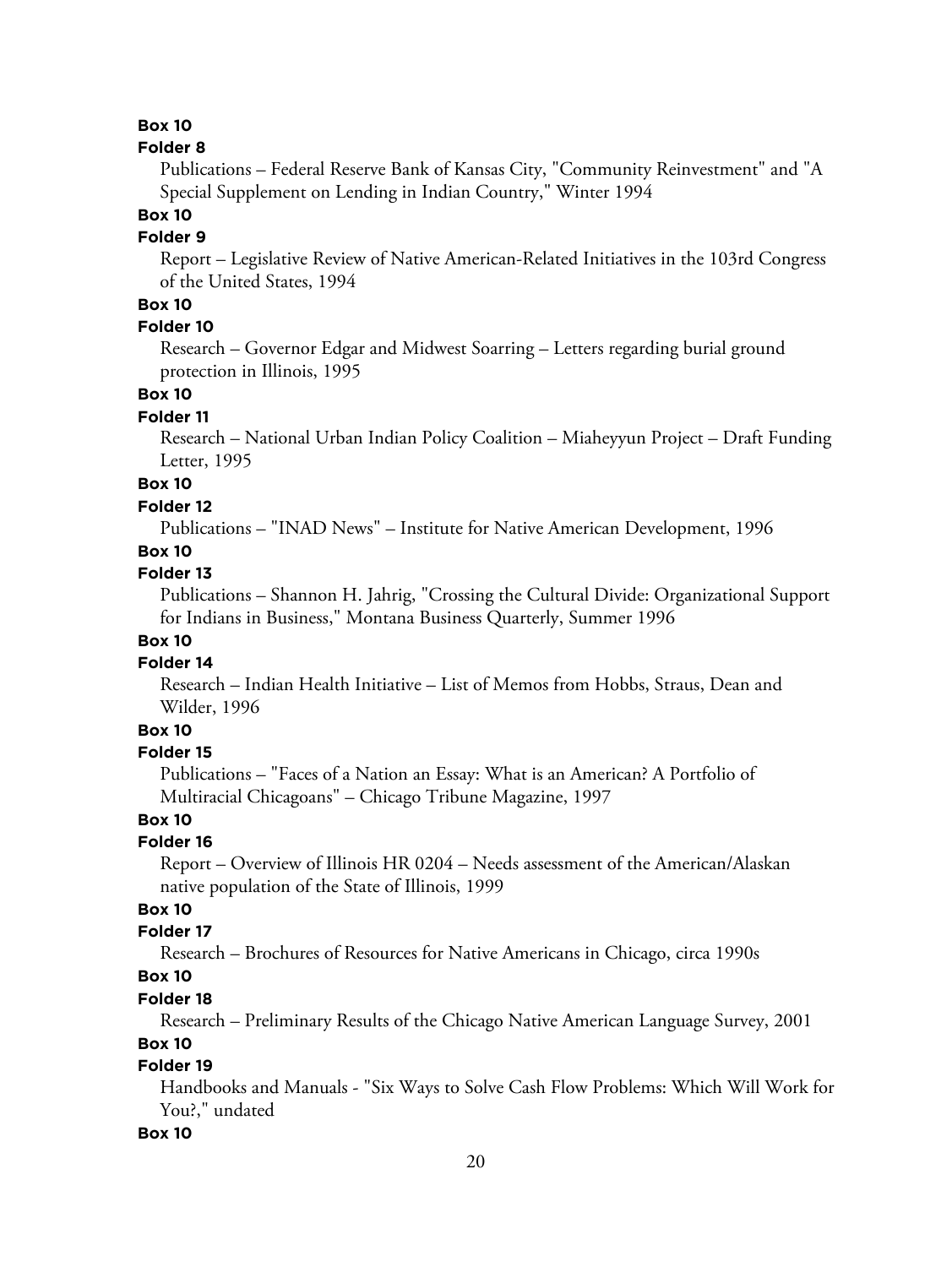#### **Folder 20**

Handbooks and Manuals – United States Department of Labor Office of Special Targeted Programs – Division of Indian and Native American Programs – New Director's Manual, undated

#### **Series IV: Audio-Visual**

Series IV, Audio-Visual, contains photographs, audio-cassettes, and VHS video-cassettes, dating from 1993 to 1995. The photographs fall at the beginning of the series, followed by the audiocassettes and VHS video-cassettes, arranged chronologically.

#### **Box 10**

#### **Folder 21**

Photographs – "International Homes Voice of the People" – Architectural drawing printed on photographic paper, 1993

#### **Box 10**

#### **Folder 22**

Photographs – "Chicago Portraits Exhibition" – Photographic copies of a Native American portrait used in publicity materials, 1994

### **Box 10**

### **Folder 23**

Photographs – Photograph of artist – Found with documents from the Native American Art Exhibit and Sale, 1994

#### **Box 10**

#### **Folder 24**

Photographs – "Winter: A Time of Telling" – Photographs used in the event program, with ephemera, 1994

### **Box 10**

#### **Folder 25**

Photographs – "Native American Day" – Proposal by William Shaw, State Senator Illinois – Press Release with his Photo, 1995

#### **Box 11**

#### **Folder 1**

Audio-Cassette – AIEDA/MIEDA Native American Business Forum, January 29, 1994 **Box 11**

### **Folder 2**

Audio-Cassette – WBEZ, January 1995

• A note attached to the audio-cassette identifies it as "WBEZ, Richard Steel, 1/13/95, "Winter:"

### **Box 11**

#### **Folder 3**

VHS Video-Cassette – "Build Your Path to the Future: Employment Opportunities in Highway Construction" – Wisconsin Department of Transportation – 20 Minutes, 1995

• The following is printed on the back of the video-cassette sleeve: "Native Americans have a long history of involvement in highway construction. This video shows examples of careers in highway construction and tells you how to begin building Your Path to the Future."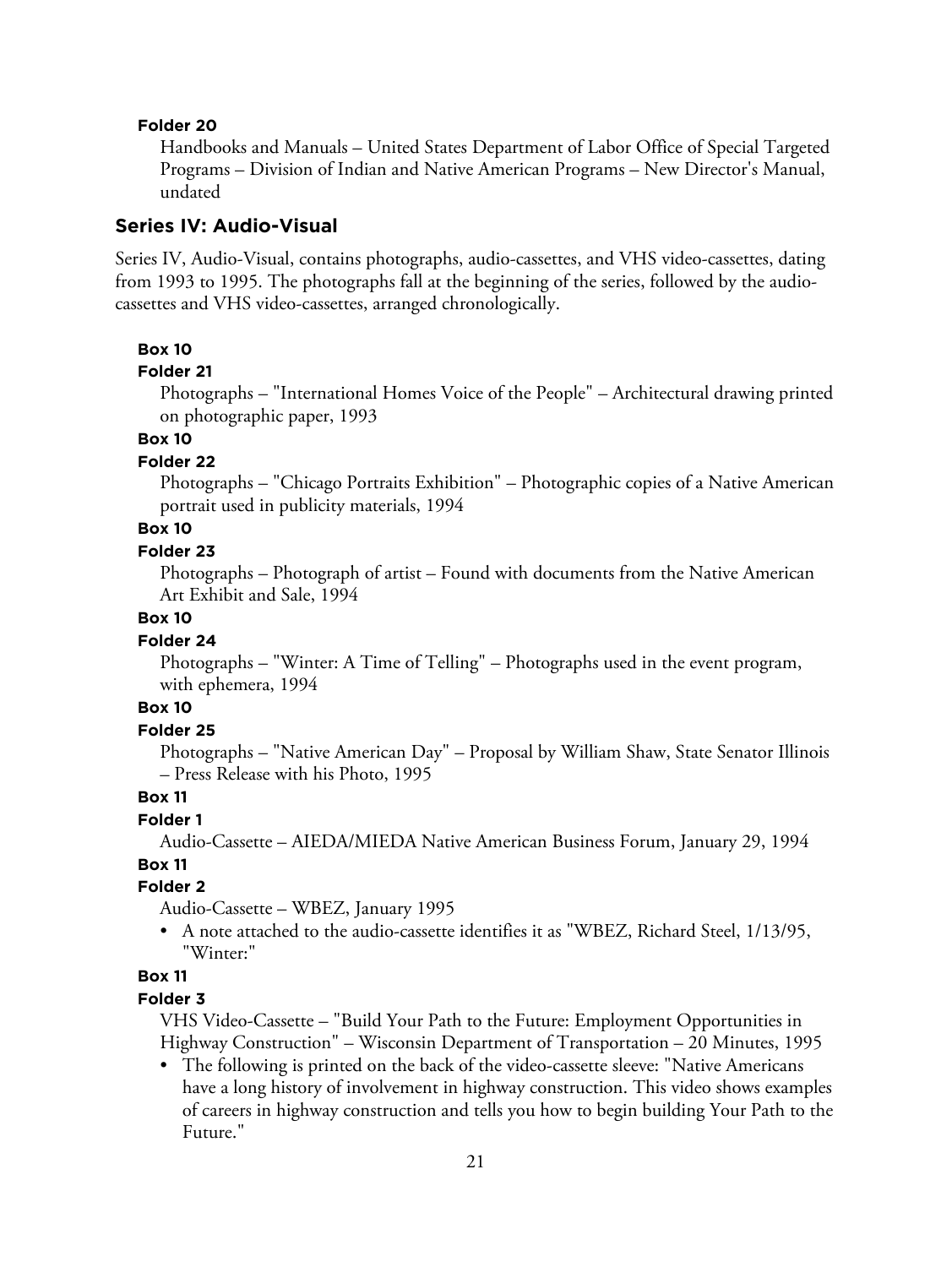#### **Box 11**

#### **Folder 4**

VHS Video-Cassette – "Chicago: Passport to the World" – A.I.E.D.A, undated

#### **Box 11**

#### **Folder 5**

VHS Video-Cassette – "Illinois Arts Council – Ethnic and Folk Arts Program Grant – Grant# FY95-0605" – A.I.E.D.A., undated

• The label on the video-cassette also includes the following: "Cued to: 10 min excerpt of John White performance"

### **Box 11**

#### **Folder 6**

VHS Video-Cassette – "It's Easy! Corel Draw! 3.0," undated

### **Box 11**

#### **Folder 7**

VHS Video-Cassette – "Priscilla Curley's Basket Making Class – A.I.E.D.A. Cultural Center (773) 784-0808," undated

#### **Series V: Oversize**

Series V, Oversize, contains photocopies from microfilm, a set-design sketch for an event, publications, brochures, and a photocopy of a poem. Materials date from 1869 to 1996.

#### **Box 12**

### **Folder 1**

Photocopies from Microfilm – "Management of the Indians" and "Decrease of the Indians" - South Haven Sentinel, 1869

### **Box 12**

#### **Folder 2**

Photocopies from Microfilm – Ad for television show "Guestward Ho!" – Chicago Daily Tribune, 1960

#### **Box 12**

#### **Folder 3**

Events – Native American Storytelling Conference – "Winter: A Time of Telling" – Set Design, circa 1994

#### **Box 12**

#### **Folder 4**

Publications – "Menominee Tribal Clinic" – With ephemera, circa 1996

#### **Box 12**

#### **Folder 5**

Research – Prevention First, Inc. – Brochures and Publications, 1996

### **Box 12**

### **Folder 6**

Photocopy – Poem by Victor Charlo – "The Color is Red," undated

#### **Box Oversize Folder 1**

Handwritten Organizational Planning Chart, undated

#### **Box Oversize Folder 2**